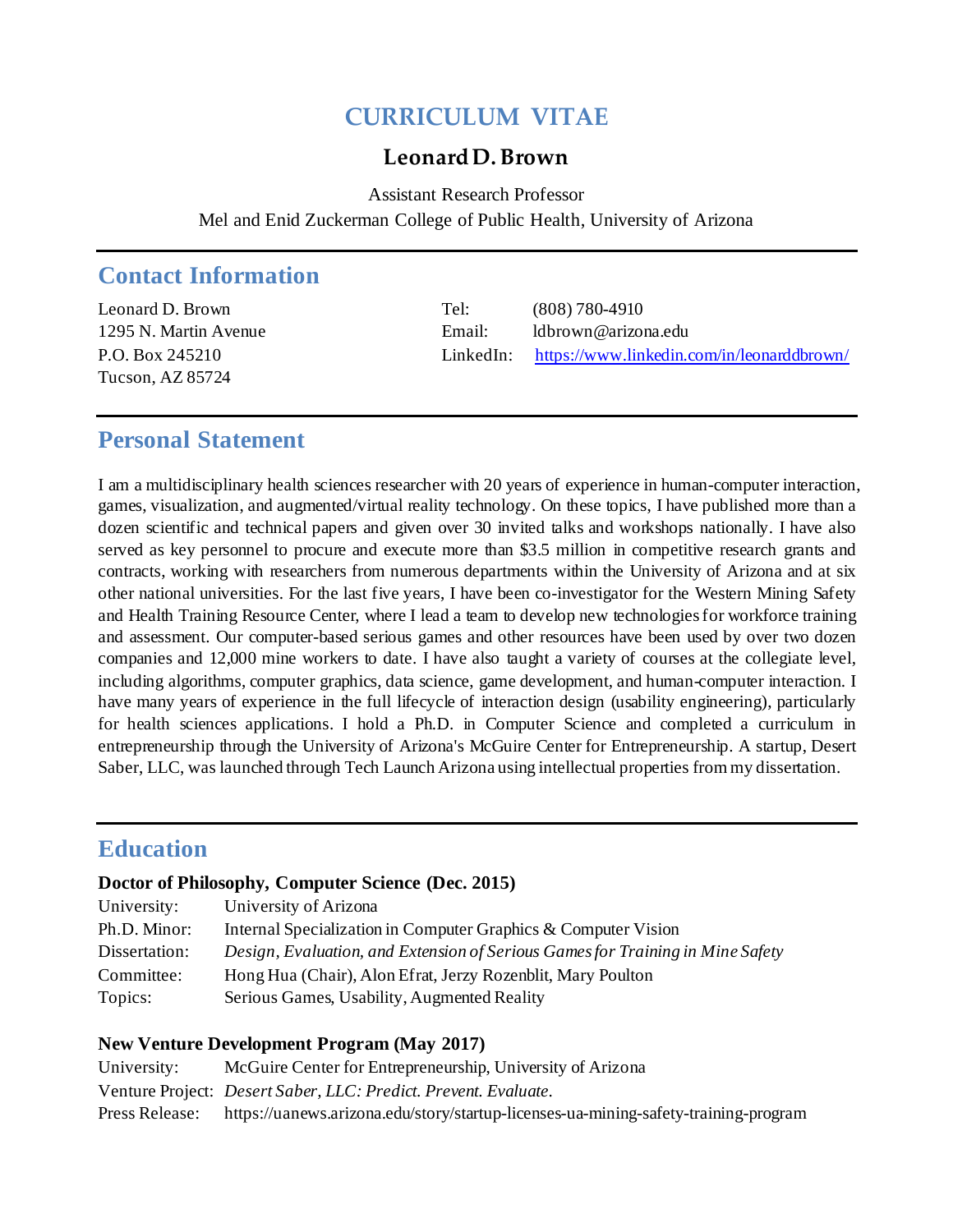#### **Bachelor of Science, Computer Science (Dec. 1999)**

| University: | West Virginia University                                      |
|-------------|---------------------------------------------------------------|
| Honors:     | Summa Cum Laude (3.898 GPA)                                   |
| Capstone:   | Virtual LitLand: A Virtual Environment Featuring Porte Crayon |
| Topics:     | Virtual Reality in Humanities Computing                       |

## **Honors & Scholarships**

- Recognition for Teaching Excellence (Fall 2008) Department of Computer Science University of Arizona
- Presidential Scholarship (1995 1999) Award: Full Tuition Scholarship West Virginia University

# **Employment**

### **Academic Positions**

- Assistant Research Professor (Sept. 2020 Present) Department of Community, Environment, and Policy Mel and Enid Zuckerman College of Public Health University of Arizona
- Instructor (Aug. 2019 Present) School of Information College of Social & Behavioral Sciences University of Arizona
- Research Scientist (Jan. 2016 Aug. 2020) Lowell Institute for Mineral Resources College of Sciences University of Arizona
- Communications Network Analyst, Sr. (Sept. 2014 Dec. 2015) Lowell Institute for Mineral Resources College of Sciences University of Arizona
- Research Associate (Jan. 2010 Aug. 2014) Department of Mining & Geological Engineering College of Engineering University of Arizona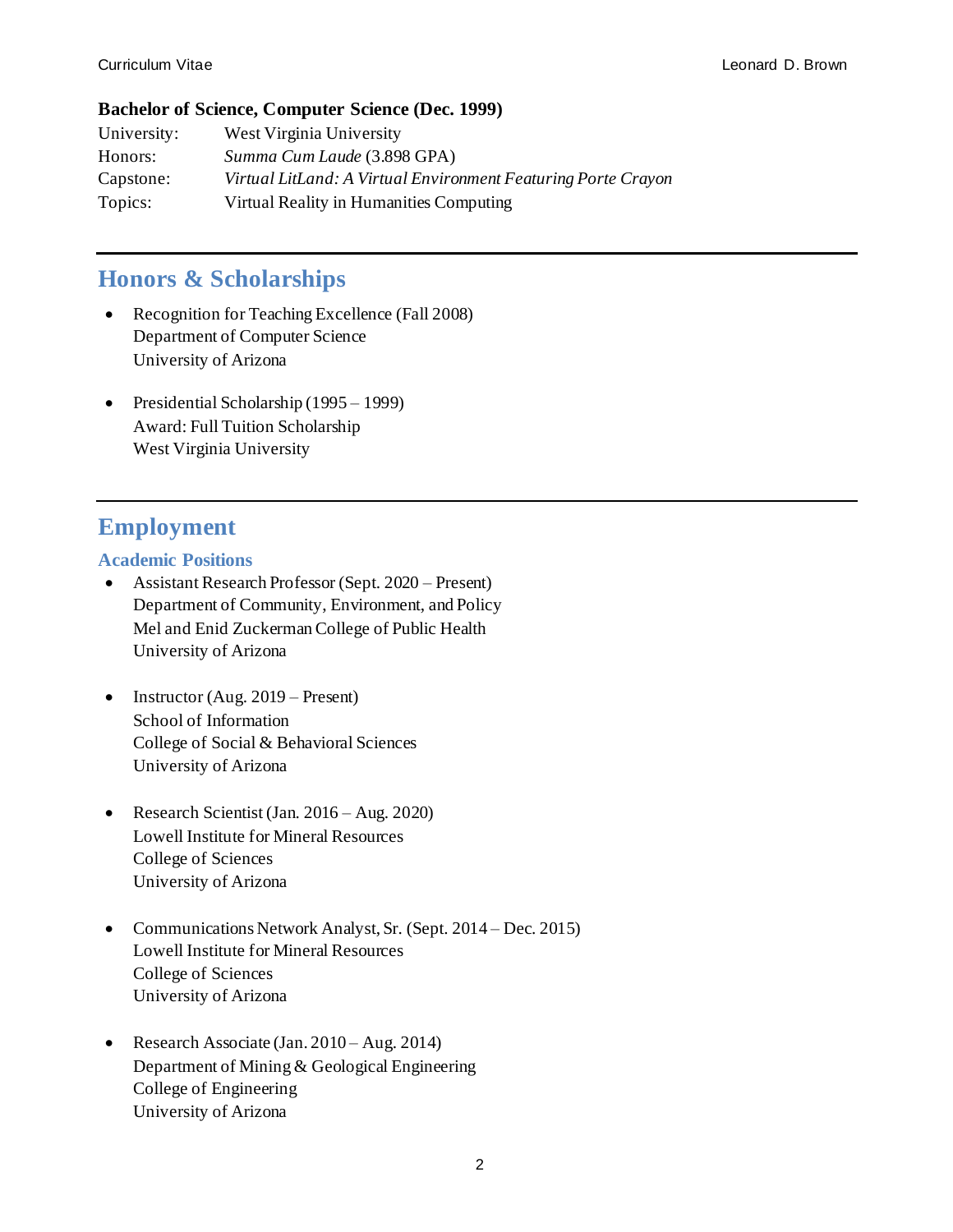- Teaching Assistant (Jan. 2007 Dec. 2009) Department of Computer Science College of Sciences University of Arizona
- Research Assistant (Aug. 2004 Dec. 2006) 3DVIS Laboratory College of Optical Sciences University of Arizona
- Visiting Scholar (June 2003 June 2004) 3DVIS Laboratory Department of Information & Computer Science The University of Hawai'i at Manoa
- Research Assistant (Aug. 2000 May 2003) Computer Vision & Robotics Laboratory Beckman Institute for Advanced Science & Technology The University of Illinois at Urbana-Champaign
- Undergraduate Research Assistant (Dec. 1998 July 2000) Center for Literary Computing Department of English West Virginia University

#### **Industry Positions**

• Chief Operating Officer; Co-founder (Jan. 2017 – July 2019) Company: Desert Saber, LLC (Software start-up)

Tucson, AZ, 85737

- Duties: Developed a scalable startup based on my university research (invention disclosures UA14-160 and UA17-245). Led commercialization efforts, including tech transfer process and development of business plan. Coordinated go-to-market strategy, value proposition and validation, financial strategy, and operations plan. Principal project manager and creative director for *PPE Suite*, serious games-focused health and safety management system for high risk industries. (Left company to focus on academic career.)
- Software Engineer, Game Development (April 2009 March 2010)

Company: Sony Corporation (Sony Online Entertainment - Tucson) Tucson, AZ, 85715

Duties: Participated in the development of a Java/JOGL-based proprietary graphics engine; developed shaders in Cg; integrated SmartFoxServer backend with Facebook for casual gaming application; developed SQL queries for associated enterprise database. Titles developed included *Microforce Heroes* and *The Agency: Covert Ops* (Facebook).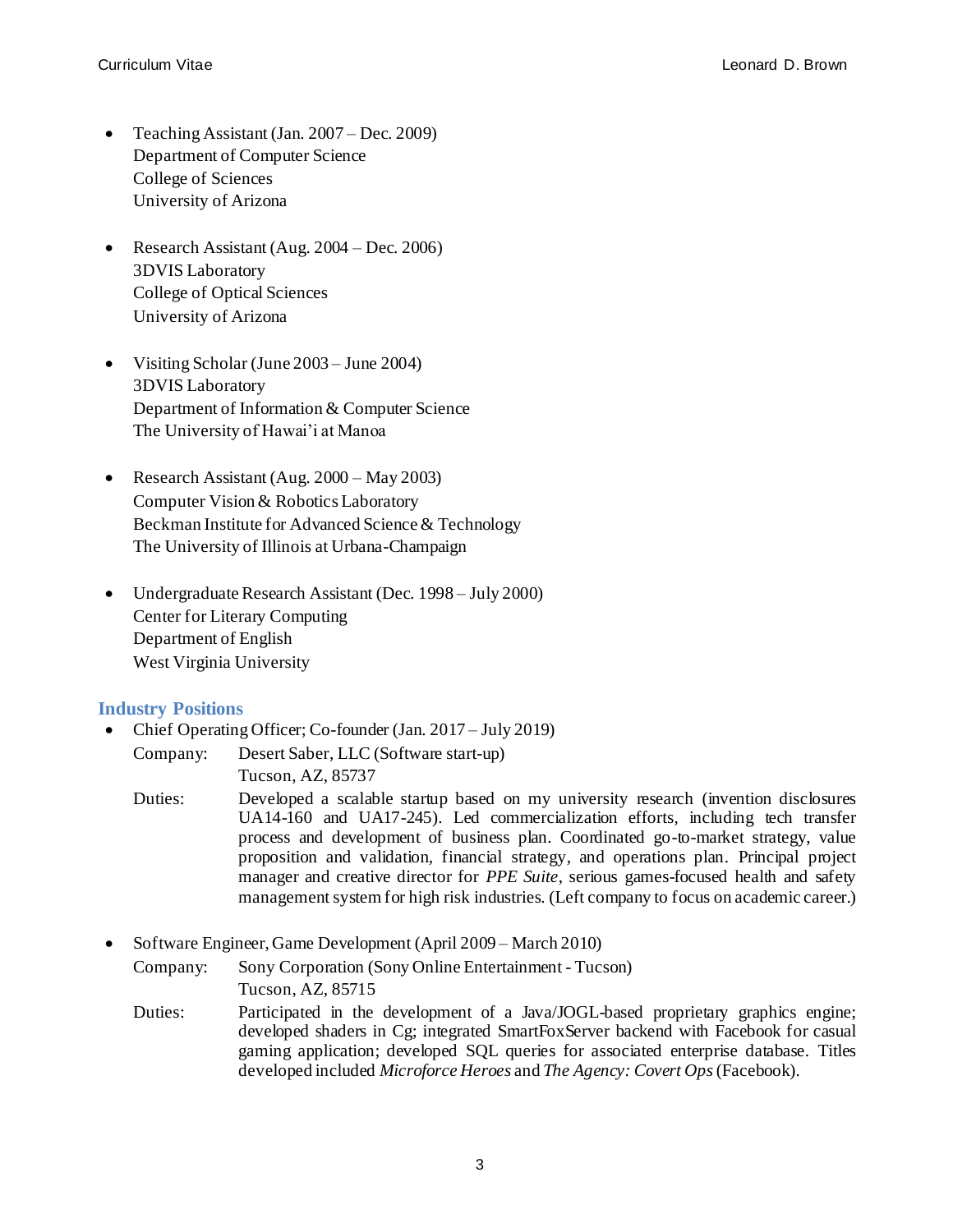• Software Engineer, Game Development (Jan. 2006 – Dec. 2006)

Company: Octopi Game Labs, Inc. Tucson, AZ, 85715

Duties: Developed graphical user interface capabilities; implemented rule sets and efficient graph algorithms for pawn movement on a hex-board; designed a framework of intelligent agents (i.e. "bots") for use in single-player campaigns. Titles developed included *PoxNora: Battlefield of the Immortals* and multiple expansion packs.

#### **Government Positions**

• Computer Specialist, Internship (April 1998 – Dec. 1998)

```
Agency: National Institute for Occupational Safety & Health (NIOSH)
 Centers for Disease Control & Prevention (CDC)
 Morgantown, WV, 26505
```
Duties: Supported agency research through systems administration of Sun Solaris and IBM mainframe computers, including job scheduling, data backup, batch file scripting, and Sybase database upkeep.

# **Teaching & Pedagogy**

1. INFO 492, Directed Research (Instructor of Record)

Department: School of Information, College of Social & Behavior Sciences

University of Arizona

- Duties: Supervised undergraduate student research experiences in the design, development, and evaluation of serious games and apps for occupational health and safety training. Key points of emphasis included designing user experiences (UX) that augment learning through supportive gamification and scaffolding; applying technical skills, algorithms, and game development workflows to create and deploy mobile gaming apps on industry standard cloud platforms; and working with industry stakeholders to test and evaluate training effectiveness and postulate health and safety outcomes in the workforce.
- 2. 425/525, Algorithms for Games(Instructor of Record)

Department: School of Information, College of Social & Behavior Sciences University of Arizona

- Duties: Developed undergraduate and graduate course sections covering the fundamentals of game logic and algorithms, including topics in high performance real-time graphics (e.g. shaders and render graphs), computer intelligence and agents, game physics, pathing, and collision detection; taught class sessions and facilitated weekly discussions; Designed and evaluated student examinations, homework assignments, and semester projects.
- 3. INFO 425/525, Algorithms for Games(Instructor of Record)

Department: School of Information, College of Social & Behavior Sciences University of Arizona

Duties: Developed undergraduate and graduate course sections covering the fundamentals of game logic and algorithms, including topics in high performance real-time graphics (e.g. shaders and render graphs), computer intelligence and agents, game physics, pathing, and collision detection; taught class sessions and facilitated weekly discussions; Designed and evaluated student examinations, homework assignments, and semester projects.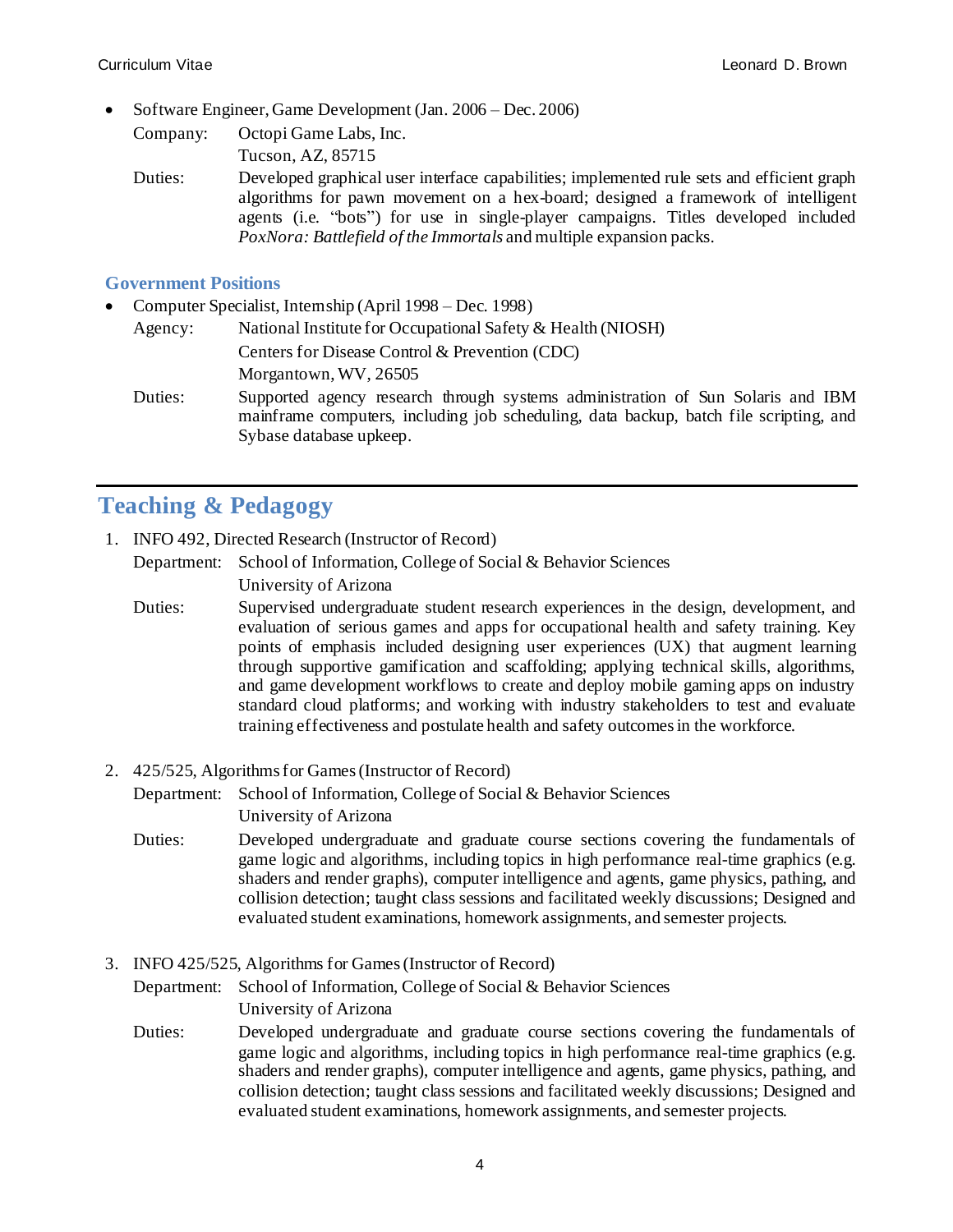4. INFO 416/516, Introduction to Human Computer Interaction (Instructor of Record)

Department: School of Information, College of Social & Behavior Sciences

University of Arizona

- Duties: Developed undergraduate and graduate course sections covering the fundamentals of human computer interaction, including theory, practice, and assessment; taught class sessions and facilitated weekly discussions; Designed and evaluated student examinations, homework assignments, and semester projects.
- 5. INFO 696, Designing Usable Data (Instructor of Record)

Department: School of Information, College of Social & Behavior Sciences University of Arizona

- Duties: Developed a PhD-level course exploring human factors in data visualization; Curated a list of scholarly readings, taught class sessions, and facilitated weekly discussions; Evaluated student presentations and critical response writing assignments.
- 6. GAMES 351, Introduction to Game Development (Instructor of Record) Department: School of Information, College of Social & Behavior Sciences University of Arizona
	- Duties: Instructed undergraduate course sections covering the fundamentals of game design and development, including use of industry standard game engines and workflows, object-oriented design patterns, agile frameworks, and asset integration. Designed and taught modules and recitations around each learning objective. Provided practicum in Unity Game engine and C# programming language. Evaluated student examinations, homework assignments, and semester projects.
- 7. CS 433/533, Computer Graphics(Teaching Assistant)

Department: Dept. of Computer Science, College of Science University of Arizona

- Duties: Taught class sessions and recitations; held office hours; developed course curriculum and assignments; performed course administration
- 8. CS 445, Introduction to Algorithms (Teaching Assistant) Department: Dept. of Computer Science, College of Science University of Arizona Duties: Taught recitations; held office hours; developed and graded assignments; performed course administration.

# **Publications**

### **Book Chapters**

1. Hua, Hong, **Leonard D. Brown**, & Rui Zhang. "Head-Mounted Projection Display Technology and Applications," *Handbook of Augmented Reality*, B. Furht (Ed.), New York: Springer, 123-155, 2011.

### **Refereed Journals**

2. **Brown, Leonard D.**, Brianna Eiter, Ngan Pham, & Jefferey Burgess, "Toward a Systems Framework Coupling Safety Culture, Risk Perception, and Hazards Recognition for the Mining Industry," *Advances*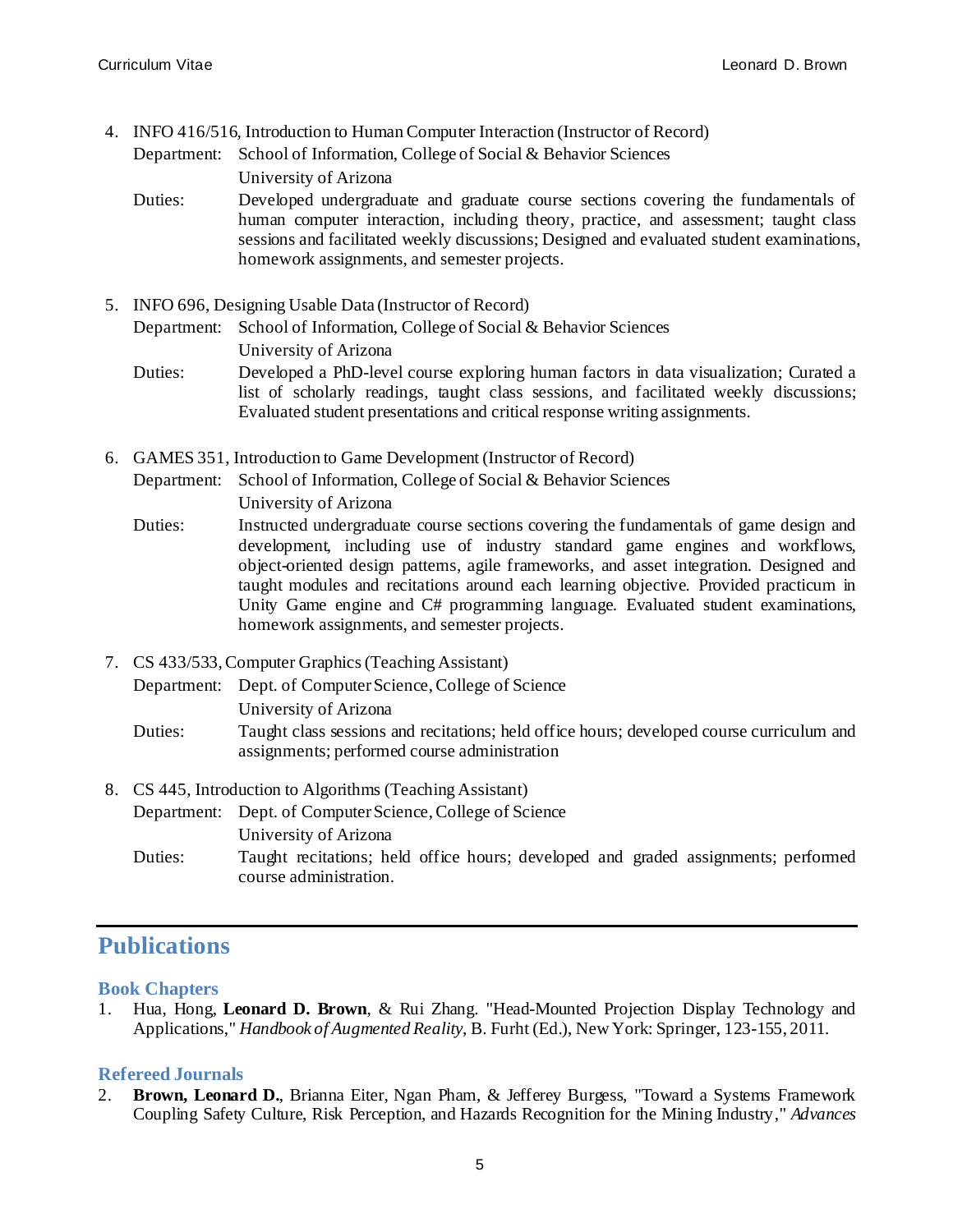*in Human Factors in Simulation and Modeling*, Intelligent Systems & Computing series, Springer, 2022. (NIOSH invited paper.)

- 3. Wilson, Laurie, **Leonard D. Brown**, Rustin Reed, & Jefferey Burgess, "Gamification of Hazard Recognition in Mining with a Tabletop Card Game," *Advances in Human Factors in Simulation and Modeling*, Cassenti, D., Scataglini, S., Rajulu, S., & Wright, J. (Eds.), Intelligent Systems & Computing series, LNCS v. 1296, Springer, 2021.(NIOSH invited paper.)
- 4. **Brown, Leonard D.** & Mary M. Poulton. "Improving Safety Training through Gamification: An Analysis of Gaming Attributes and Design Prototypes," *Advances in Human Factors in Simulation and Modeling*, D. Cassenti (Ed.), Intelligent Systems & Computing series, LNCS v. 780, Springer, p. 392-403, 2019.(NIOSH invited paper.)
- 5. **Brown, Leonard D.** & Hong Hua. "Magic Lenses for Augmented Virtual Environments." *Computer Graphics & Applications,* vol. 26(4). IEEE Press, p. 64-73, 2006.
- 6. Hua, Hong & **Leonard D. Brown**. "System and Interface Framework for SCAPE as a Collaborative Infrastructure." *Presence: Teleoperators & Virtual Environments,* 13(2). MIT Press, p. 234-250, 2004.
- 7. Hua, Hong, **Leonard D. Brown**, & Chunyu Gao. "SCAPE: Supporting Stereoscopic Collaboration in Augmented and Projective Environments." *Computer Graphics & Applications*, 24(1). IEEE Press, p. 66-75, 2004.
- 8. **Brown, Leonard D.**, Hong Hua, & Chunyu Gao. "A Widget Framework for Augmented Interaction in SCAPE." *CHI Letters / Proceedings of UIST*, 5(2). ACM Press, p. 1-10, 2003.

#### **Manuscripts in Progress**

- 9. Reed, Rustin, **Leonard D. Brown**, and Jefferey L. Burgess. "Health and Safety Outcomes of Active Learning-based Mining Training Programs," *Mines, Metallurgy, and Exploration* (Submitted, Q1 2022).
- 10. **Brown, Leonard D.,** Michael Peltier, Mary Poulton, and Jefferey L. Burgess. "Synthetic Learning Environments for High Consequence Training in Mining Health and Safety," *Safety Science* (Submitted, Q1 2022).
- 11. **Brown, Leonard D.,** Mary Poulton, Jefferey L. Burgess, and Winslow Burleson. "Derivation and Analysis of an Enhanced Workflow for Safety Training using Synthetic Learning Environments," *Intl. Journal of Artificial Intelligence in Education* (Manuscript in Progress).
- 12. **Brown, Leonard D.**, Mary Poulton, and Jefferey L. Burgess. "Design Guidelines for Safety Training: A Contextual Inquiry Approach," *Intl. Journal Training & Development* (Manuscript in Progress).

#### **Refereed Proceedings**

- 13. **Brown, Leonard D.** & Hong Hua. "An Evaluation of Physical Affordances in Augmented Virtual Environments: Dataset Grounding and Magic Lens," *Proceedings of IEEE Virtual Reality* (*IEEE VR*). IEEE Press, Waltham, MA, p. 23-26, 2010.
- 14. **Brown, Leonard D.** & Hong Hua. "Toward a Tangible Interface for Multi-Modal Interior Design Using SCAPE." *Proceedings of IEEE Workshop on 3D User Interfaces: Beyond Wand & Glove-Based Interaction* (3DUI)*,* IEEE Press, Chicago, p. 79-83, 2004.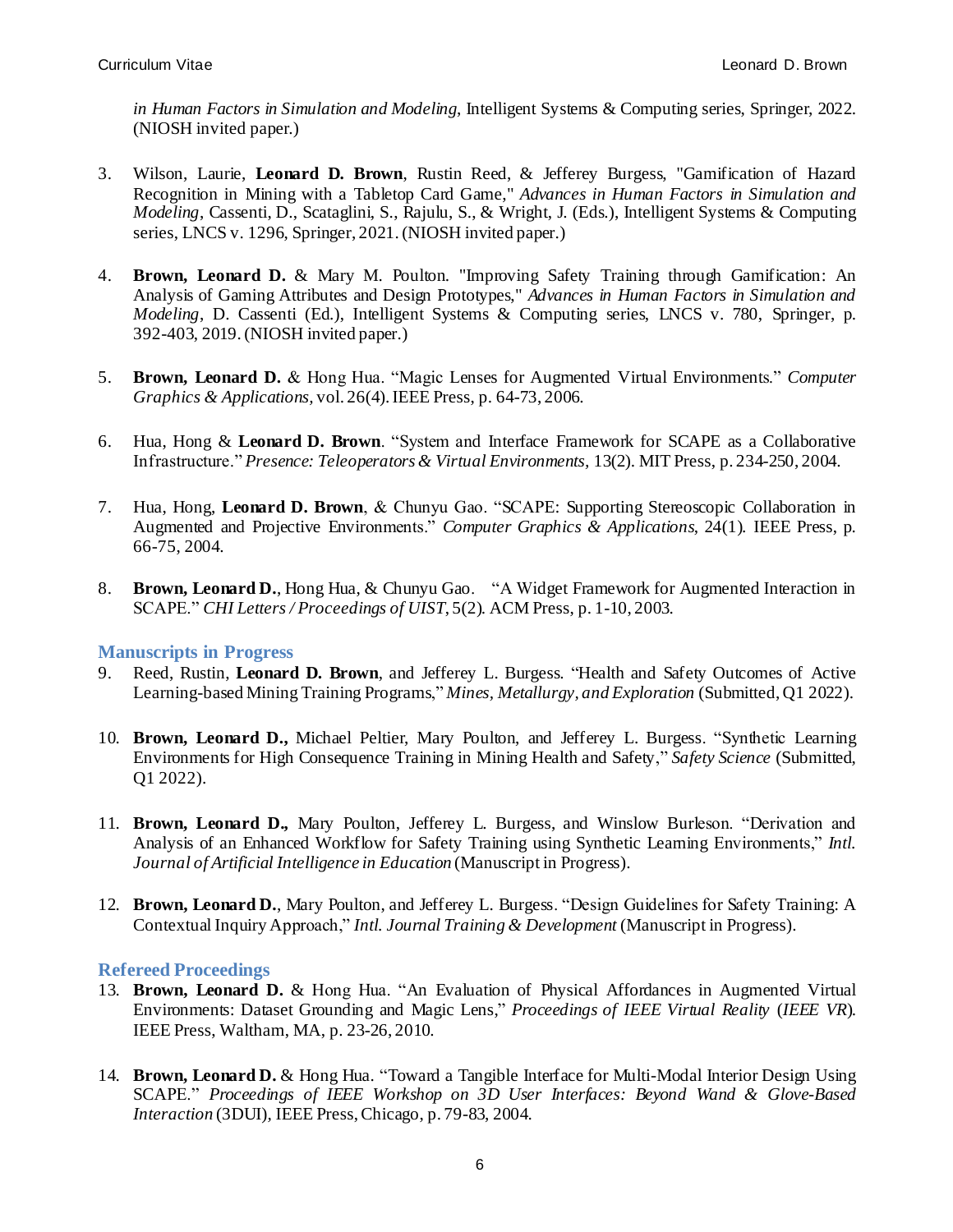- 15. Hua Hong, **Leonard D. Brown**, & Chunyu Gao. "A New Collaborative Infrastructure: SCAPE." *Proceedings of IEEE Virtual Reality* (*IEEE VR*)*.* IEEE Press, Los Angeles, p. 171-179, 2003**. (Awarded Best Paper, Runner-up.)**
- 16. Hua, Hong, Chunyu Gao, & **Leonard D. Brown**. "A Testbed for Precise Registration, Natural Occlusion, and Interaction in an Augmented Environment Using Head-Mounted Projective Display." *Proceedings of IEEE Virtual Reality* (*IEEE VR*). IEEE Press, Orlando, FL, p. 81-89, 2002.
- 17. Hua, Hong, Chunyu Gao, **Leonard D. Brown**, Frank Biocca, & Jannick Rolland. "Design of an Ultralight Head-mounted Projective Display (HMPD) and Its Applications in Augmented Collaborative Environments." *Proceedings of International Society for Optical Engineering* (*SPIE*) v.4660, *Stereoscopic Displays and Virtual Reality Systems IX*, p. 492-497, May 24, 2002.
- 18. Hua, Hong, Chunyu Gao, **Leonard D. Brown**, & Jannick Rolland. "Using a Head-Mounted Projective Display in Interactive Augmented Environments." *Proceedings of International Symposium on Augmented Reality* (*ISAR*). IEEE Press, New York, p. 217-223, 2001.

#### **Posters & Presentations**

- 19. **Brown, Leonard D.**, Ngan Pham, Kelli McCormick, & Jefferey Burgess. "Small Mine Activities Reporting Tool: A Lightweight App to Improve Compliance Reporting and Track Outcomes." Health & Safety in Industrial Minerals & Aggregates Session, SME Annual Conference and Expo, Salt Lake City, UT, Feb. 27 - Mar 2, 2022.
- 20. Reed, Rustin, **Leonard D. Brown**, & Jefferey Burgess. ""Evaluation of Mine Safety and Health Training Programs Using a Pretest-Posttest-Control Design." Industrial Minerals & Aggregates & H&S Joint Session, SME Annual Conference and Expo, Salt Lake City, UT, Feb. 27 - Mar 2, 2022.
- 21. **Brown, Leonard D.** "Mobile Applications for Interactive Training and Performance Assessment," *Training Resources Applied to Mining Annual Workshop* (*TRAM*), MSHA, Beaver, WV, Nov. 2-4, 2021.
- 22. **Brown, Leonard D.**, Laurie Wilson, & Glenna Smith. "Learning Laboratories: An Outcomes-Focused Mentorship and Evaluation Program for the Health and Safety Trainer," *Training Resources Applied to Mining Annual Workshop* (*TRAM*), MSHA, Beaver, WV, Oct 14-15, 2020.
- 23. **Brown, Leonard D.** & Mary M. Poulton. "The Continuous Improvement Lifecycle: A Human Performance-based Safety Management System to Create Experts," Health & Safety Session on Safety Culture & Safety Management Systems, *Society for Mining, Metallurgy, & Exploration Annual Conference* (*SME*), Phoenix, AZ, Feb. 23-26, 2020.
- 24. **Brown, Leonard D.**, Karen Noiva, Brenda Granillo, & Jeff Burgess. "Evaluating Mine Emergency Competency: Lessons Learned from Harry's Hard Choices," Health & Safety Session on Training Development and Assessment, *Society for Mining, Metallurgy, & Exploration Annual Conference* (*SME*), Phoenix, AZ, Feb. 23-26, 2020.
- 25. Noiva, Karen, **Leonard D. Brown**, Rustin Reed, & Mary M. Poulton. "Evaluating Competency and Risk through Synthetic Learning Environments," *15th Annual Mine Safety and Health Conference*, Reno, NV, Oct. 21-23, 2019.
- 26. Wilson, Laurie & **Leonard D. Brown**. "Making Safety Personal: Resources for Training Curriculum Design and Assessment," *15th Annual Mine Safety and Health Conference*, Reno, NV, Oct. 21-23, 2019.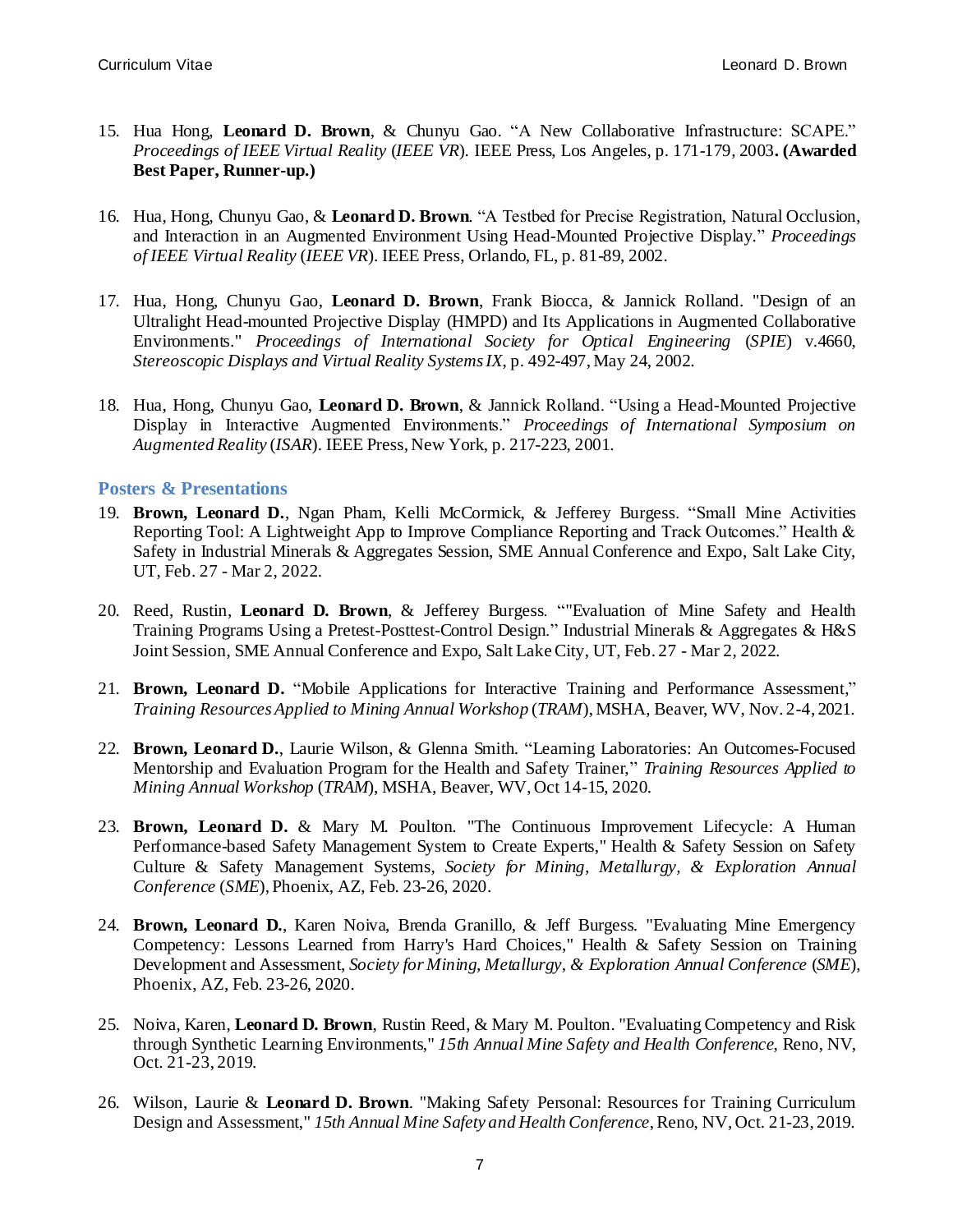- 27. Noiva, Karen, **Leonard D. Brown**, & Mary M. Poulton. "Guidelines for Developing an Effective Safety Training Toolbox," *12th Annual New Mexico Mine Health and Safety Conference*, Albuquerque, NM, May 8-10, 2019. (Invited Talk)
- 28. Wilson, Laurie P., **Leonard D. Brown**, & Rose DiBona. "Measuring the Effects of Active Learning on Health and Safety Training," *Society for Mining, Metallurgy, & Exploration Annual Conference* (*SME*), Denver, CO, Feb. 24-27, 2019.
- 29. **Brown, Leonard D.**, Brenda Granillo, & Mary M. Poulton. "Usage Paradigms for Synthetic Learning Environments: Strategies and Lessons Learned," *Society for Mining, Metallurgy, & Exploration Annual Conference* (*SME*), Denver, CO, Feb. 24-27, 2019.
- 30. **Brown, Leonard D.** & Glenna Smith. "Participatory Design and Efficacy Testing of Serious Games," *Training Materials Applied to Mining Annual Workshop* (*TRAM*), MSHA, Beaver, WV, Oct 9-11, 2018.
- 31. **Brown, Leonard D.** & Mary M. Poulton. "Guidelines for Developing an Effective Safety Training Toolbox," *Training Materials Applied to Mining Annual Workshop* (*TRAM*), MSHA, Beaver, WV, Oct 9-11, 2018.
- 32. **Brown, Leonard D.** & Mary M. Poulton. "Usability Design Guidelines for Training in Mine Safety and Health," *Society for Mining, Metallurgy, & Exploration Annual Conference* (*SME*), Minneapolis, MN, Feb. 25-28, 2018.
- 33. **Brown, Leonard D.** & Brenda Granillo. "A Framework to Evaluate Safety Competencies Through Serious Games," *Society for Mining, Metallurgy, & Exploration Annual Conference* (*SME*), Minneapolis, MN, Feb. 25-28, 2018.
- 34. **Brown, Leonard D.**, Michael G. Peltier, & Mary M. Poulton. "*Learn with Harry:* Toward a Comprehensive Training Solution Using Serious Games," *Society for Mining, Metallurgy, & Exploration Annual Conference* (*SME*), Minneapolis, MN, Feb. 25-28, 2018.
- 35. **Brown, Leonard D.** "A Workflow for Mine Safety Training Using Serious Games: Design and Evaluation," *Training Materials Applied to Mining Annual Workshop* (*TRAM*), MSHA, Beaver, WV, Oct 10-12, 2017.
- 36. Poulton, Mary M. & **Leonard D. Brown**. "Improving Hazards Recognition and Situational Awareness Using Serious Games," *Training Materials Applied to Mining Annual Workshop* (*TRAM*), MSHA, Beaver, WV, Oct 10-12, 2017.
- 37. Granillo, Brenda & **Leonard D. Brown**. "Usage Paradigms for Serious Games: Strategies and Lessons Learned," *Training Materials Applied to Mining Annual Workshop* (*TRAM*), MSHA, Beaver, WV, Oct 10-12, 2017.
- 38. **Brown, Leonard D.** "Improving Hazards Recognition and Situational Awareness Using Serious Games," *MSHA Spring Thaw Training Workshop*, Rocky Mountain District, Scottsdale, AZ, May 5, 2017.
- 39. **Brown, Leonard D.**, Michael G. Peltier, & Mary M. Poulton. "Pre-Shift Inspection Training for Industrial Aggregates Using Serious Games," *Society for Mining, Metallurgy, & Exploration Annual Conference* (*SME*), Denver, CO, Feb. 19-22, 2017.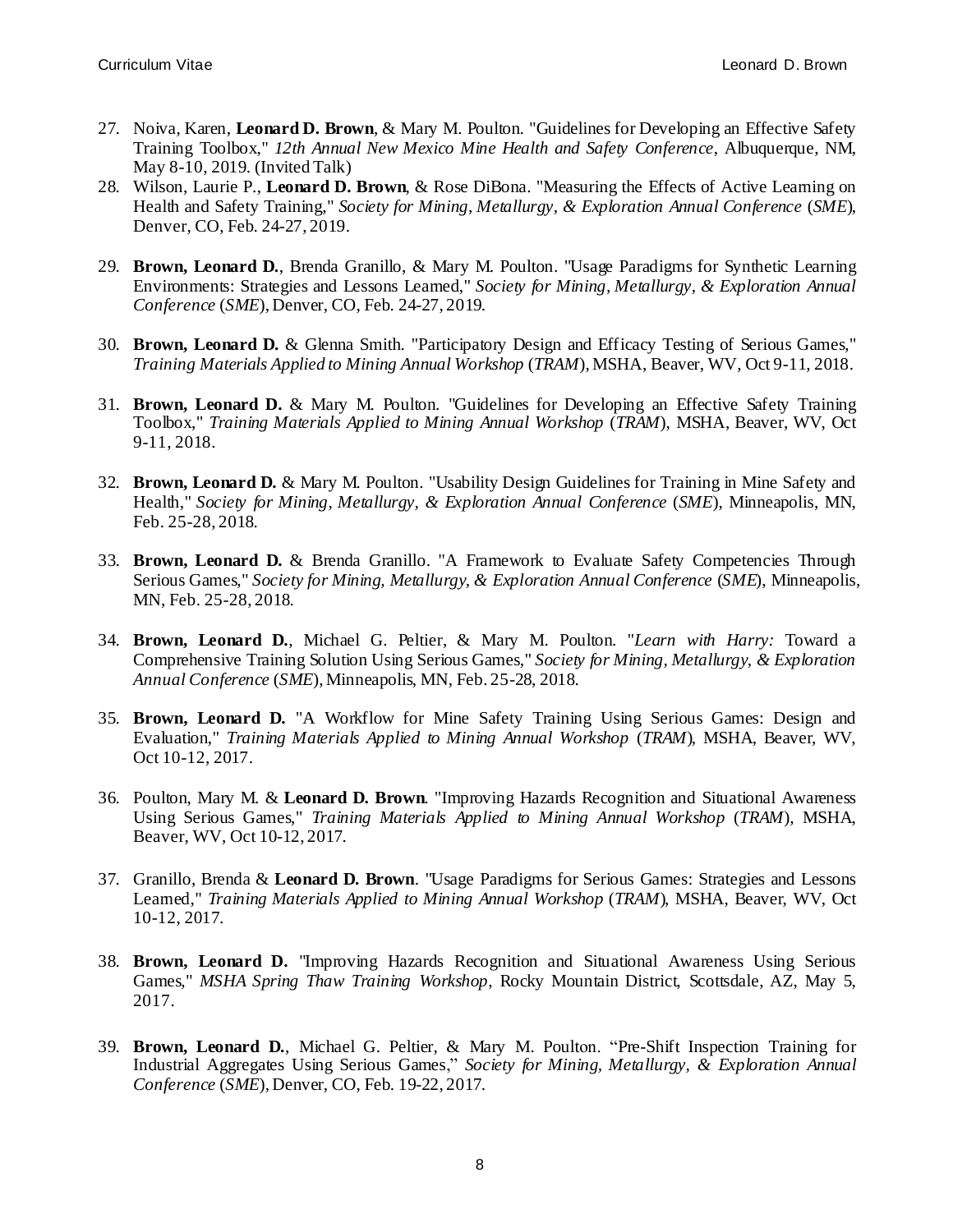- 40. **Brown, Leonard D.** & Mary M. Poulton. "A Workflow for Mine Safety Training Using Serious Games: Design and Evaluation," *Society for Mining, Metallurgy, & Exploration Annual Conference* (*SME*), Denver, CO, Feb. 19-22, 2017.
- 41. **Brown, Leonard D.** "Using Serious Games for Training in Mine Safety," *MSHA Spring Thaw Training Workshop*, Rocky Mountain District, Scottsdale, AZ, May 6, 2016.
- 42. **Brown, Leonard D.** "MineSAFE: Application and Extension of Serious Games for Mine Safety Education," *Society for Mining, Metallurgy, & Exploration Annual Conference* (*SME*), Salt Lake City, UT, Feb. 23-26, 2014.
- 43. **Brown, Leonard D.**, John R. Hill, & Mary M. Poulton. "MineSAFE: A New Software Architecture for Mine Safety Education," *Society for Mining, Metallurgy, & Exploration Annual Conference* (*SME*), Denver, CO, Feb. 24-27, 2013.
- 44. **Brown, Leonard D.** "Interactive Computer Games for Mine Safety." *8th Annual Western Region Mine Safety & Health Conference*, Reno, NV, Oct 22-24, 2012.
- 45. **Brown, Leonard D.**, John R. Hill, & Mary M. Poulton. "A Platform for Interactive Fatalgram Simulation Using Commodity Gaming Hardware." *7th Annual Western Region Mine Safety & Health Conference*, Las Vegas, NV, Oct 24-26, 2011.
- 46. Hua, Hong, **Leonard D. Brown**, Chunyu Gao, Narendra Ahuja, & Jannick Rolland. "A Head-Mounted Projective Display and its Applications in Interactive Augmented Environments." *ACM SIGGRAPH Technical Sketches and Applications*. ACM Press, Los Angeles, 2001.

#### **Technical Reports**

- 47. **Brown, Leonard D.** *Design, Evaluation, and Extension of Serious Games for Training in Mine Safety.* Ph.D. Dissertation, Dept. of Computer Science, University of Arizona, Tucson, AZ, 637 pgs, Dec. 2015.
- 48. Bachta, Edward, **Leonard D. Brown**, Nathan Carr, James Decker, Xin Jiao, William Nagel, Stephen Zelinka, & John Hart. "The Design and Implementation of a Programming Infrastructure for the Integration and Application of Implicit Surface Research." UIUCDCS-R-2001, Dept. of Computer Science, University of Illinois at Urbana-Champaign, Urbana, IL, 2001.

#### **Visual Media**

- 49. **Leonard D. Brown**. "*Harry's Hazardous Day*: Workplace Examinations Training," *Society for Mining, Metallurgy, & Exploration Annual Conference* (*SME*), Denver, CO, Feb. 19-22, 2017. (Exhibit) Available at <https://www.youtube.com/watch?v=jj-h\_b8BeuI>.
- 50. **Leonard D. Brown** & Steve Gravely. "Serious Games for Teaching Fatalgrams, Hazards Recognition, and Evacuation Drills." *Western Region Mine Safety & Health Conference*, Reno, NV, Oct 28-29, 2014. (Exhibit)
- 51. **Leonard D. Brown**. "*Harry's Hard Choices*: 101 Bad Outcomes," *Society for Mining, Metallurgy, & Exploration Annual Conference* (*SME*), Salt Lake City, UT, Feb. 23-26, 2014. (Exhibit) Available at <https://www.youtube.com/watch?v=2jaiC6fBaQI>.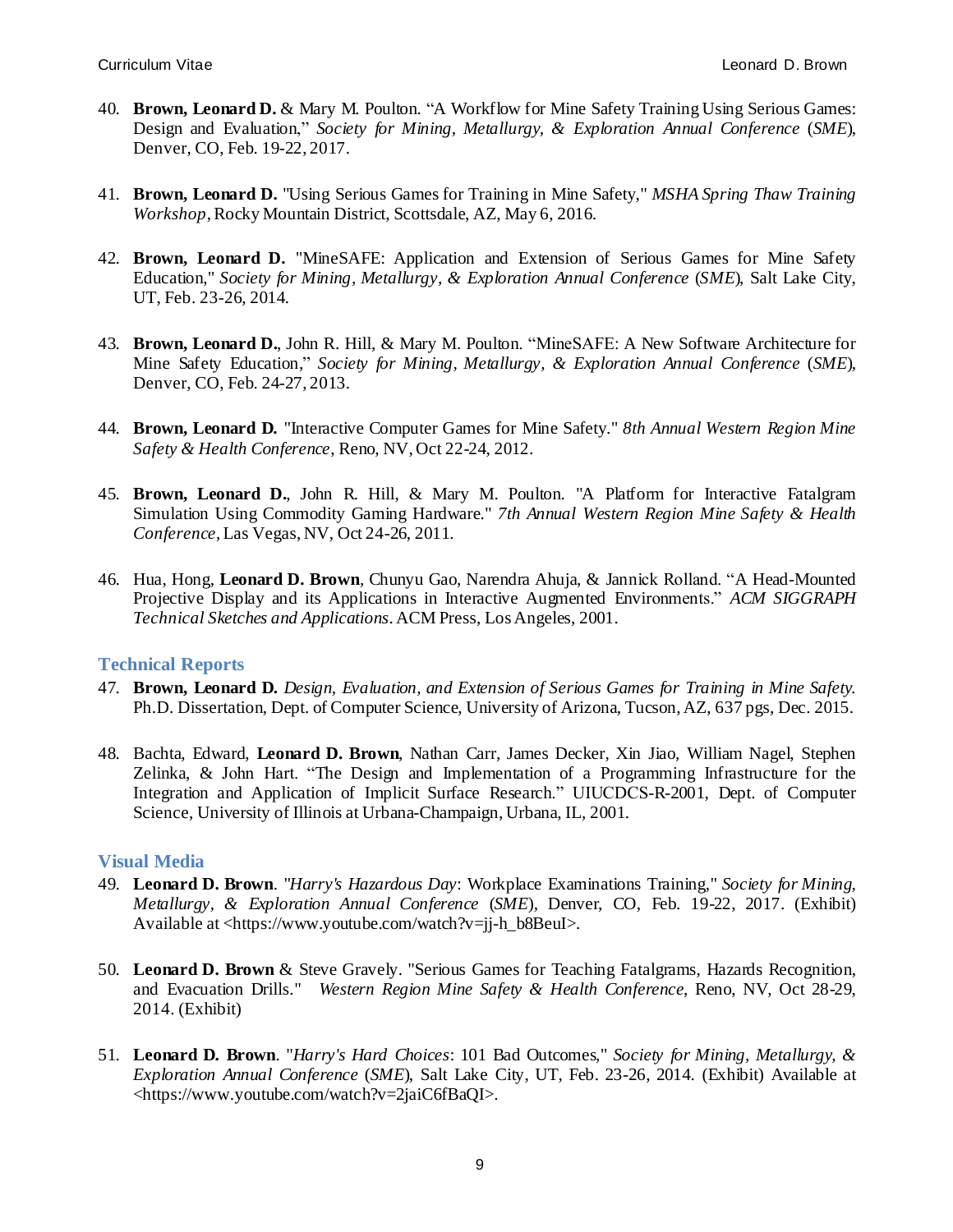- 52. **Leonard D. Brown**. "*Harry's Hard Choices* Interactive: A Gameplay Preview," *Society for Mining, Metallurgy, & Exploration Annual Conference* (*SME*), Denver, CO, Feb. 24-27, 2013. (Exhibit) Available at <https://www.youtube.com/watch?v=1OQg3a0clzo>.
- 53. **Leonard D. Brown**. "*Harry's Hard Choices*: An Interactive Game for Mine Emergency Preparedness," *8th Annual Western Region Mine Safety & Health Conference*, Reno, NV, Oct 22-24, 2012. (Exhibit) Available at <https://www.youtube.com/watch?v=1AEiUF0z2Xk>.
- 54. **Leonard D. Brown**. "Interactive Fatalgram Simulator: Video Demonstration," *7th Annual Western Region Mine Safety & Health Conference*, Las Vegas, NV, Oct 24-26, 2011. (Exhibit) Available at <https://www.youtube.com/watch?v=8BejF-7Cl2M>.
- 55. Hua, Hong, **Leonard D. Brown**, & Chunyu Gao. "SCAPE: A Collaborative Interface Showcase," *Video Proceedings of UIST*, ACM Press, Vancouver, CA, 2003.
- 56. Hua, Hong, **Leonard D. Brown**, & Chunyu Gao. "Head-Mounted Projective Display Technology Showcase: Augmented 'GO'," *Video Proceedings of IEEE Virtual Reality* (*IEEE VR*), IEEE Press, Orlando, FL, 2002.

## **Invention Disclosures & Patents**

- 1. **Brown, Leonard D.**, Ngan Pham, Tuan Anh Bui, & Justin Felker. "Coming Home Alive: A Hybrid Mobile Gaming App for Health and Safety Training," University of Arizona (Disclosure Pending), 2022.
- 2. Peltier, Michael G. & **Leonard D. Brown**. "A Computer Simulation Platform incorporating Gamification and Human Performance Analytics for Training in Workplace Examinations, Hazards Recognition, and Hazards Mitigation," University of Arizona (Disclosure Pending), 2022.
- 3. **Brown, Leonard D.**, Ngan Pham, & Kelli McCormick. "Small Mine Activities Reporting Tool (SMART): A Mobile App to Improve Compliance Reporting and Track Outcomes," University of Arizona (UA22-013), 2021.
- 4. **Brown, Leonard D.**, Michael G. Peltier, & Mary M. Poulton. "Learn with Harry: A Serious Games Platform and Solution for Training in Mine Safety," University of Arizona (UA17-245), 2017.
- 5. **Brown, Leonard D.**, Michael G. Peltier, John R. M. Hill, & Mary M. Poulton. "MineSAFE: A Software Platform for Serious Games in Mine Safety Education," University of Arizona (UA14-160), 2014.

## **Participation in Grants & Contracts**

1. National Institute for Occupational Safety & Health, "Western Mine Safety & Health Training Resource Center: Evidence-Based Learning Laboratories," Jefferey Burgess (PI)

| Award number:   | 2U60 OH010014-11-00 |
|-----------------|---------------------|
| Funding period: | $9/2020 - 8/2023$   |
| Funding amount: | \$1.458 million     |
| Role:           | Co-PI               |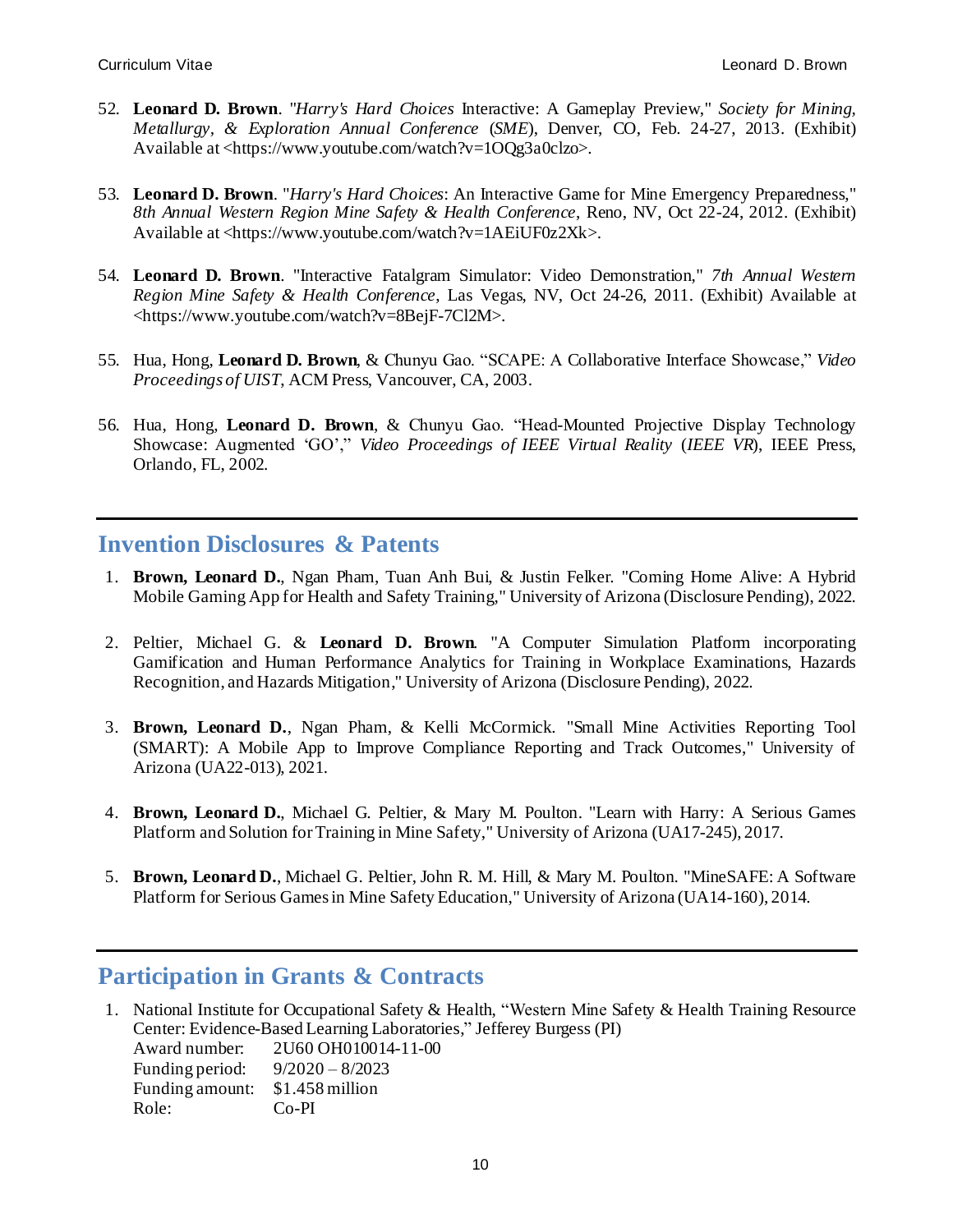#### Percent of effort: 90%

Duties: As co-PI for the Western Mine Safety & Health Training Resource Center, I co-lead the implementation of the Learning Laboratories approach and develop an industry trainer mentorship program to improve learning transfer and health and safety outcomes; lead a team of university researchers and consultants to design and develop new health and safety training strategies using "hybrid" gaming, which combines traditional and computer-based media, and interactive technologies for distance learning; develop and curate the UA Center's web portal, training analytics platform, and repository of training resources (at [https://miningsh.arizona.edu\)](https://miningsh.arizona.edu/); and implement efficacy assessments of new training methods and technologies.

2. Mine Safety & Health Administration, "Online Community Framework: Improving Evaluation of Training and Assessment of Health and Safety Outcomes for Contractors and Small Mine Operators," Leonard Brown (PI)

| Award number:      | BS-37043-21-60-R-4       |
|--------------------|--------------------------|
| Funding period:    | $10/2021 - 9/2022$       |
| Funding amount:    | \$140,000                |
| Role:              | PI                       |
| Percent of effort: | 20%                      |
| Duties:            | In this project, we exte |
|                    |                          |

- ended our training resources with new materials that focus on accessible, app-based technologies to improve instruction and coordinate outcomes assessment for trainers serving contractors and small mine operators. The three aims of this project included the following: Aim 1: Provide app-based resources to enhance training for belt conveyor safety, electrical hazards, and accidents with powered haulage. Aim 2: Increase operators' capability to evaluate health and safety outcomes using a light weight, app-based reporting tool coupled with cloud-based tracking and assessment. Aim 3: Grow a supportive online community for contractors and small operators to share and discuss health and safety training materials, practices, and outcomes. I oversaw all specific aims and provide budgetary oversight of the program. I coordinated the project team, provided technical expertise, and supervised consultants across all Aims. I also worked with Learning Laboratories partners to implement training and assess training.
- 3. School of Mining and Mineral Resources, "Toward a Smarter Safety Management System using Data Analytics: A Multi-Factor Predictive Model to Improve Miner Health and Safety Outcomes," Leonard Brown (PI)

| Award number:      | UArizona Seed Grant (Competitive Internal Award)                                        |
|--------------------|-----------------------------------------------------------------------------------------|
| Funding period:    | $1/2022 - 6/2022$                                                                       |
| Funding amount:    | \$53,768                                                                                |
| Role:              | РI                                                                                      |
| Percent of effort: | 15%                                                                                     |
| Duties:            | Analytical models and big data were used to evaluate the relationship between key       |
|                    | leading indicators of health and safety (H&S) and their downstream lagging              |
|                    | indicators. Lagging indicators were considered that include: 1) Eye injuries; 2) Hand   |
|                    | injuries; 3) Sprains and strains of the ankle, knee, shoulder or back; and 4) Fractures |
|                    | and amputations. Using data provided by our industry partners, we employed              |
|                    | machine learning (ML) methods to examine underlying relationships. This work            |
|                    | included two phases: Phase 1 involved data collection and discovery of leading          |
|                    | indicators using both exploratory and confirmatory statistical approaches. Phase 2      |
|                    | involved developing a proof of concept predictive model for each lagging indicator      |
|                    | and assessing a variety of ML approaches. Classifier accuracy was evaluated against     |
|                    | subject expert baselines as well as H&S outcomes. The leading indicators and            |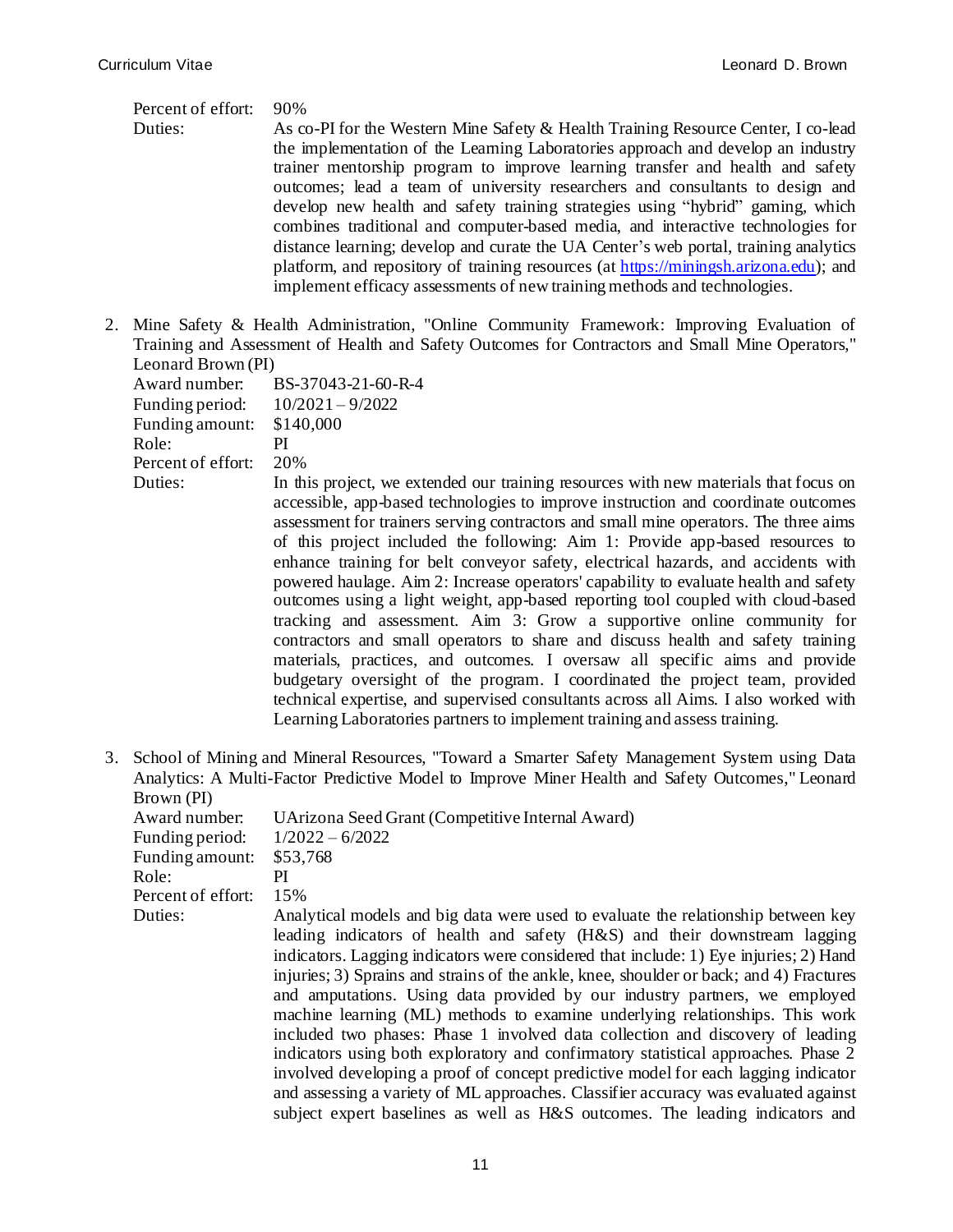predictive technologies developed in this work will serve as a foundation to augment existing training programs and control hierarchies and develop proactive performance dashboards for next generation H&S management systems.

4. Mine Safety & Health Administration, "An Online Community Framework to Improve Instructional Design and Track Training Outcomes forContractors and Small Mine Operators," Leonard Brown (PI)

| Award number:      | BS-35538-20-60-R-4                                                                                                                                                                                                                                                                                                                                                                                                                                                                                                                                                                                                                                                                                                                                                                                                                                                                                                                                                                                                                                                                                                         |
|--------------------|----------------------------------------------------------------------------------------------------------------------------------------------------------------------------------------------------------------------------------------------------------------------------------------------------------------------------------------------------------------------------------------------------------------------------------------------------------------------------------------------------------------------------------------------------------------------------------------------------------------------------------------------------------------------------------------------------------------------------------------------------------------------------------------------------------------------------------------------------------------------------------------------------------------------------------------------------------------------------------------------------------------------------------------------------------------------------------------------------------------------------|
| Funding period:    | $10/2020 - 6/2022$                                                                                                                                                                                                                                                                                                                                                                                                                                                                                                                                                                                                                                                                                                                                                                                                                                                                                                                                                                                                                                                                                                         |
| Funding amount:    | \$100,000                                                                                                                                                                                                                                                                                                                                                                                                                                                                                                                                                                                                                                                                                                                                                                                                                                                                                                                                                                                                                                                                                                                  |
| Role:              | PI                                                                                                                                                                                                                                                                                                                                                                                                                                                                                                                                                                                                                                                                                                                                                                                                                                                                                                                                                                                                                                                                                                                         |
| Percent of effort: | 10%                                                                                                                                                                                                                                                                                                                                                                                                                                                                                                                                                                                                                                                                                                                                                                                                                                                                                                                                                                                                                                                                                                                        |
| Duties:            | This program developed a framework for on-demand access to training materials<br>and instruction, coupled with cloud-based tracking and assessment, to augment the<br>training capacity of contractors and small mine operators. The three specific aims of<br>this project included the following: 1) Provide an online community repository of<br>active learning resources with new materials for conveyor maintenance, powered<br>haulage, and electrical hazards; 2) Enhance the instructional design and delivery<br>capabilities of trainers through online tutorials and programs; and 3) Deploy a<br>technology-enabled assessment framework to evaluate training competency and<br>track worker safety and health outcomes. I oversaw all specific aims and provide<br>budgetary oversight of the program and coordinate research activities between the<br>University of Arizona and the South Dakota School of Mines and Technology. I<br>assisted in the development of new training materials and technical components,<br>conducted data collection and analysis, and evaluated health and safety outcomes. |

5. Mine Safety & Health Administration, "Evidence-based Training and Mentorship Program for Small and Medium Metal/Non-metal Mines," Eric Lutz (PI)

| Award number:      | BS-00501-19-60-R-4                                                                                                                                                                                                                                                                                                                                                                                                                                                    |
|--------------------|-----------------------------------------------------------------------------------------------------------------------------------------------------------------------------------------------------------------------------------------------------------------------------------------------------------------------------------------------------------------------------------------------------------------------------------------------------------------------|
| Funding period:    | $9/2019 - 3/2021$                                                                                                                                                                                                                                                                                                                                                                                                                                                     |
| Funding amount:    | \$85,974                                                                                                                                                                                                                                                                                                                                                                                                                                                              |
| Role:              | $Co-PI$                                                                                                                                                                                                                                                                                                                                                                                                                                                               |
| Percent of effort: | 10%                                                                                                                                                                                                                                                                                                                                                                                                                                                                   |
| Duties:            | Co-developed mentorship program for training materials deployment and<br>assessment; led development of wrap-around materials and new content modules for<br>computer-based serious game <i>Harry's Hazardous Day</i> and integration of external<br>computing learning resources including NIOSH Examiner into training packages<br>and data collection framework. Served as de jure principal investigator while PI was<br>on active duty due to COVID-19 pandemic. |

6. National Institute for Occupational Safety & Health, "Western Mine Safety & Health Training Resource Center: An Integrated Approach," Jefferey Burgess (PI)

| Award number:      | 2U60 OH010014-08                                                                                                                                                                                                                                                                                                                                                                                                                                                                                                                  |
|--------------------|-----------------------------------------------------------------------------------------------------------------------------------------------------------------------------------------------------------------------------------------------------------------------------------------------------------------------------------------------------------------------------------------------------------------------------------------------------------------------------------------------------------------------------------|
| Funding period:    | $9/2017 - 8/2020$                                                                                                                                                                                                                                                                                                                                                                                                                                                                                                                 |
| Funding amount:    | \$1.44 million                                                                                                                                                                                                                                                                                                                                                                                                                                                                                                                    |
| Role:              | Co-PI                                                                                                                                                                                                                                                                                                                                                                                                                                                                                                                             |
| Percent of effort: | 90%                                                                                                                                                                                                                                                                                                                                                                                                                                                                                                                               |
| Duties:            | As co-PI for the Western Mine Safety & Health Training Resource Center, I ensured<br>the successful execution of project aims and the fulfillment of research objectives;<br>led a team of university researchers and consultants to design and evaluate new<br>training strategies for health and safety centering on synthetic learning environments<br>using pervasive gamification, high immersion, and stealth evaluation; and worked<br>with industry and academic partners to identify strategic training needs, implement |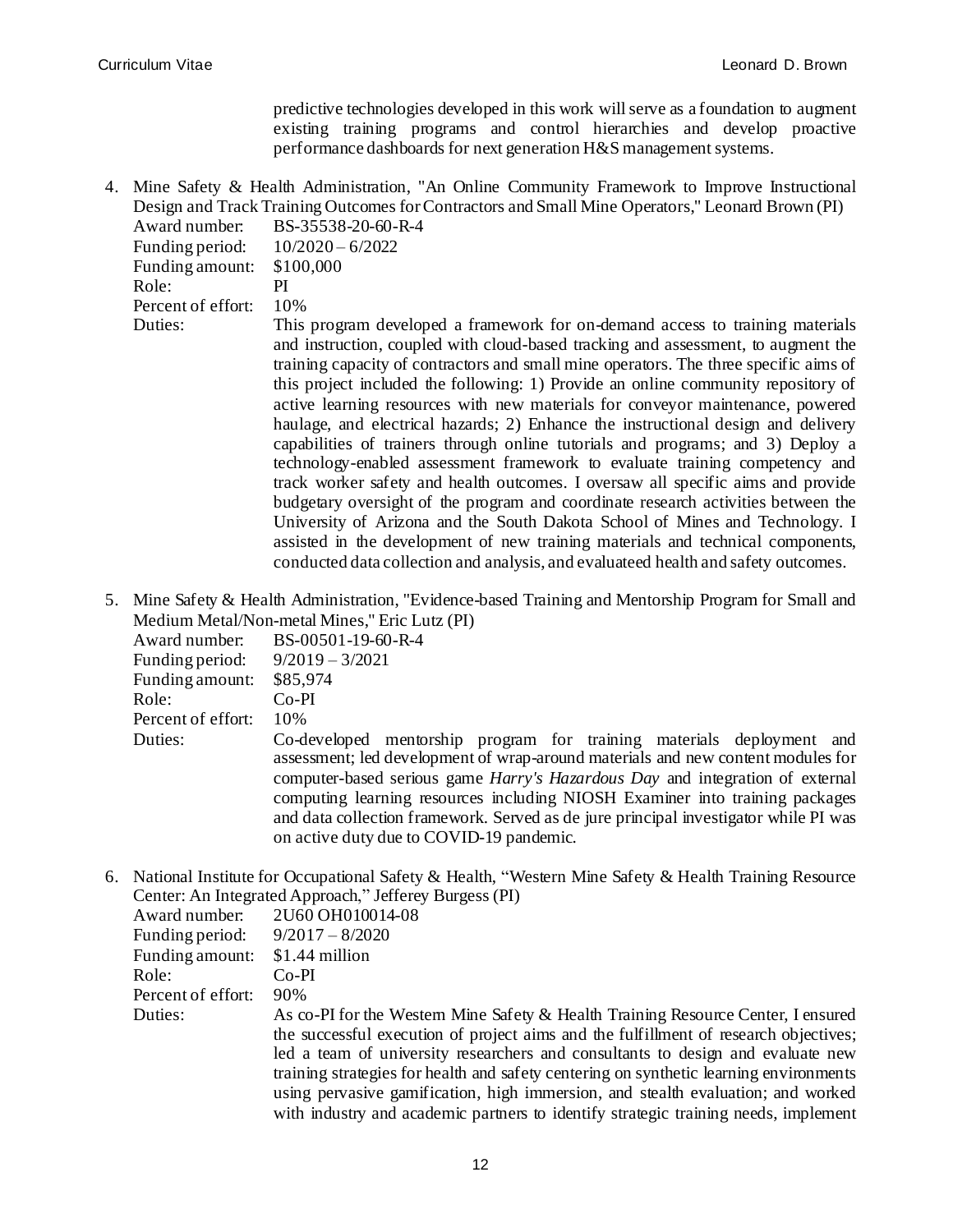new technologies in practice, conduct workshops, and improve health and safety training industry-wide.

7. Mine Safety & Health Administration, "Integrated Preparedness Training Program to Improve Emergency Self-Escape of Underground Miners," Brenda Granillo (PI)

| Award number:      | BS-29782-16-60-R-4                                                                                                                                                                                                                                                                                                                                                                                                         |
|--------------------|----------------------------------------------------------------------------------------------------------------------------------------------------------------------------------------------------------------------------------------------------------------------------------------------------------------------------------------------------------------------------------------------------------------------------|
| Funding period:    | $9/2016 - 6/2018$                                                                                                                                                                                                                                                                                                                                                                                                          |
| Funding amount:    | \$187,054                                                                                                                                                                                                                                                                                                                                                                                                                  |
| Role:              | $Co-PI$                                                                                                                                                                                                                                                                                                                                                                                                                    |
| Percent of effort: | 25%                                                                                                                                                                                                                                                                                                                                                                                                                        |
| Duties:            | Developed a conceptual model for an integrated training program which<br>encompasses the full spectrum of the preparedness cycle (plan, organize/equip, train,<br>exercise, and evaluate/improve); evaluated the effectiveness of emergency<br>preparedness training by incorporating the serious game <i>Harry's Hard Choices</i> as<br>the intermediate step between training and mandatory quarterly evacuation drills. |

8. National Institute for Occupational Safety & Health, "Western Mine Safety & Health Training Resource Center: Translating Training to Competency," Mary Poulton (PI)

| Award number:      | 3U60 OH010014-05S1                                                                                                                                                                                                                                                                                                                                                                                                                                                  |
|--------------------|---------------------------------------------------------------------------------------------------------------------------------------------------------------------------------------------------------------------------------------------------------------------------------------------------------------------------------------------------------------------------------------------------------------------------------------------------------------------|
| Funding period:    | $9/2014 - 8/2017$                                                                                                                                                                                                                                                                                                                                                                                                                                                   |
| Funding amount:    | \$1.36 million                                                                                                                                                                                                                                                                                                                                                                                                                                                      |
| Role:              | Research scientist (Tech Lead)                                                                                                                                                                                                                                                                                                                                                                                                                                      |
| Percent of effort: | 70%                                                                                                                                                                                                                                                                                                                                                                                                                                                                 |
| Duties:            | Project team leader for second generation MineSAFE platform and new gaming<br>initiatives for hazards recognition and emergency prevention; supervised a team of 5<br>developers, including UA staff, students and contractors; managed team resources<br>and made budgetary decisions explored applications of emerging user interface and<br>display technologies for training with serious games; conducted multiple user<br>studies of serious game prototypes. |

9. Mine Safety & Health Administration, "Improving Emergency Self-Escape of Underground Miners via Competencies, Experiential Learning, and Virtual Reality Gaming," Brenda Granillo (PI)

| Award number:      | BS-27763-15-60-R-4                                                                                                                                                                                                                                                               |
|--------------------|----------------------------------------------------------------------------------------------------------------------------------------------------------------------------------------------------------------------------------------------------------------------------------|
| Funding period:    | $9/2015 - 3/2017$                                                                                                                                                                                                                                                                |
| Funding amount:    | \$167,000                                                                                                                                                                                                                                                                        |
| Role:              | Research scientist (Tech Lead)                                                                                                                                                                                                                                                   |
| Percent of effort: | 30%                                                                                                                                                                                                                                                                              |
| Duties:            | Developed a post-game dashboard and analysis tools for <i>Harry's Hard Choices</i> , a<br>serious game for mine emergency preparedness; participated in the development of<br>a competency model aligned with the game framework and efficacy testing with<br>industry partners. |

10. Mine Safety & Health Administration, "Improving Miner Preparedness and In-emergency Resiliency Using Multi-Player Mine Emergency Response Simulations," Mary Poulton (PI)

| Award number:      | BS-26353-14-60-R-4                                                                         |
|--------------------|--------------------------------------------------------------------------------------------|
| Funding period:    | $9/2014 - 3/2016$                                                                          |
| Funding amount:    | \$137,000                                                                                  |
| Role:              | Research scientist (Tech Lead)                                                             |
| Percent of effort: | 30%                                                                                        |
| Duties:            | Developed a multi-player proof of concept capabilities for <i>Harry's Hard Choices</i> , a |
|                    | serious game for mine emergency preparedness; designed and conducted usability             |
|                    | tests of single player game at multiple test sites.                                        |
|                    |                                                                                            |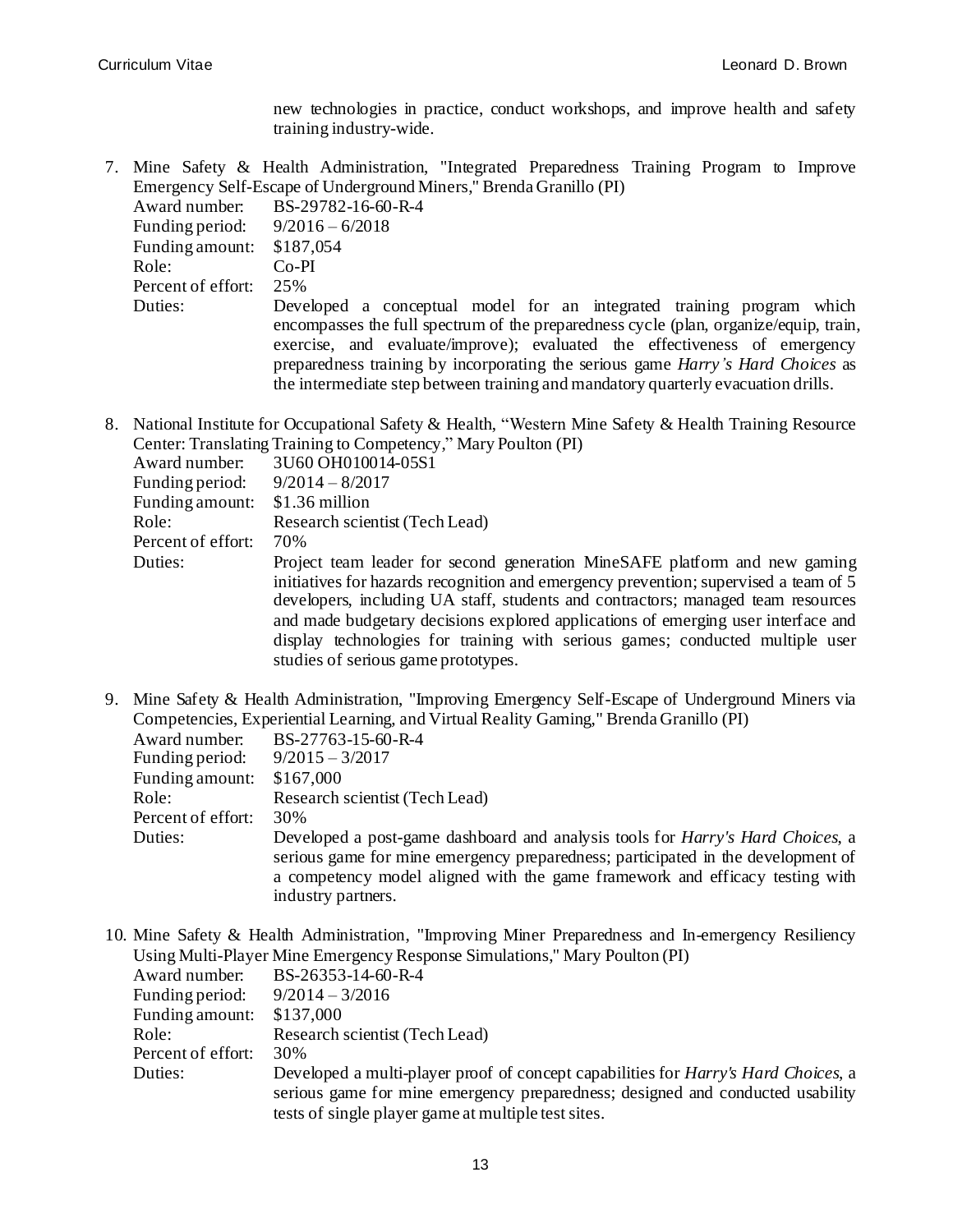11. National Institute for Occupational Safety & Health, "Western Mine Safety & Health Training Resource Center," Mary Poulton (PI)

| $= 1.144$          |                                                                                                                                                                                                                                                        |
|--------------------|--------------------------------------------------------------------------------------------------------------------------------------------------------------------------------------------------------------------------------------------------------|
| Award number:      | 1U60 OH010014-01                                                                                                                                                                                                                                       |
| Funding period:    | $9/2010 - 8/2014$                                                                                                                                                                                                                                      |
| Funding amount:    | $$1.25$ million                                                                                                                                                                                                                                        |
| Role:              | Research associate (Graduate)                                                                                                                                                                                                                          |
| Percent of effort: | 60%                                                                                                                                                                                                                                                    |
| Duties:            | Served as project team leader for MineSAFE, a software platform to create low-cost<br>"serious games" for new miner and refresher courses; supervised a team of 10<br>developers, including UA staff, students and contractors; managed team resources |
|                    | and made budgetary decisions; led development of game prototypes to illustrate<br>platform capabilities for fatalgrams and hazards recognition.                                                                                                        |

12. Mine Safety & Health Administration, Brookwood Sago Award, "Testing and Evaluation of Computer Software Simulations for Mine Emergency Preparedness," Mary Poulton (PI)

| Award number:              | BS-23833-12-60-R-4                                                                 |
|----------------------------|------------------------------------------------------------------------------------|
| Funding period:            | $9/2012 - 8/2013$                                                                  |
| Funding amount: $$167,000$ |                                                                                    |
| Role:                      | Research associate (Graduate)                                                      |
| Percent of effort:         | 50%                                                                                |
| Duties:                    | Conducted preliminary usability evaluation of the serious game <i>Harry's Hard</i> |
|                            | Choices with end users; developed new gaming capabilities based on user feedback.  |

13. Mine Safety & Health Administration, Brookwood Sago Award, "Improving Mine Emergency Prevention Using Computer Software Simulations," Mary Poulton (PI)

| Award number:      | BS-22468-11-60-R-4                                                                  |
|--------------------|-------------------------------------------------------------------------------------|
| Funding period:    | $9/2011 - 8/2012$                                                                   |
| Funding amount:    | \$122,000                                                                           |
| Role:              | Research associate (Graduate)                                                       |
| Percent of effort: | 50%                                                                                 |
| Duties:            | Game producer for <i>Harry's Hard Choices</i> , a game for mine emergency           |
|                    | preparedness; supervised a team of 6 developers, including UA staff, students and   |
|                    | contractors; managed team resources and made budgetary decisions; my technical      |
|                    | contributions included development of the game design document, game mechanics,     |
|                    | user interface, adaptive dialog framework, and game extensions for virtual reality. |

- 14. Science Foundation Arizona, "Sustainable Development of Critical Earth Materials," Mary Poulton (PI) Award number: SRG 0330-08 Funding period: 1/2009 – 12/2012 Funding amount: \$8.7 million Role: Research associate (Graduate) Percent of effort: 50% Duties: Conducted field studies of industry training needs and deficiencies; developed proof-of-concept demonstrations for computer gaming-based training methods.
- 15. National Science Foundation / Information & Intelligent Systems, "CAREER: Development of a heterogeneous display environment to support complex data visualization," Hong Hua (PI)

| Award number:   | 06-4446                       |
|-----------------|-------------------------------|
| Funding period: | $9/2007 - 8/2012$             |
| Funding amount: | \$500,000                     |
| Role:           | Research assistant (Graduate) |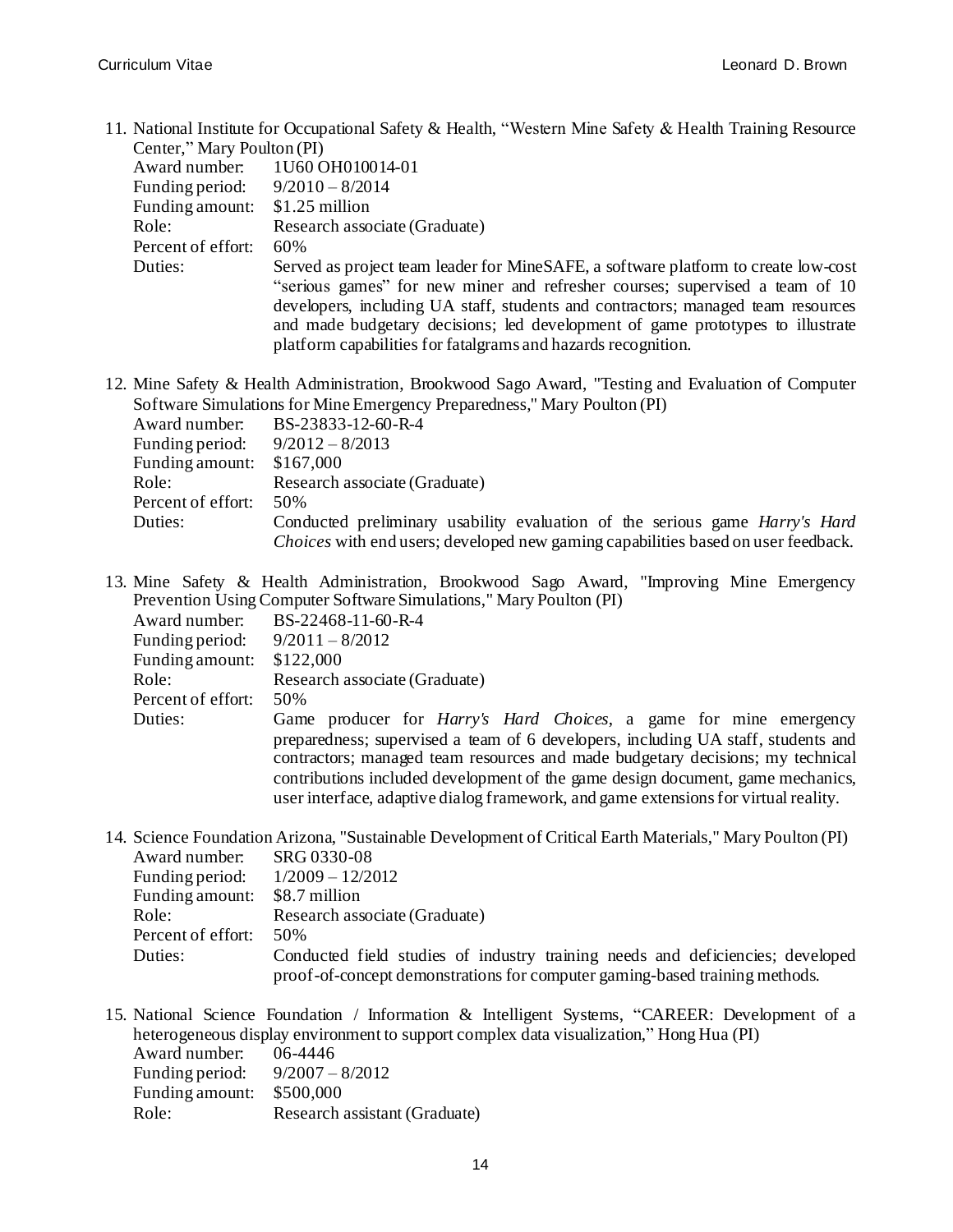- Percent of effort: 50% Duties: Assisted in design and development of a proprietary hybrid display environment incorporating high-resolution 2D touch surfaces and stereoscopic 3D displays; co-developed freehand gesture-based interaction capabilities and vision-based hand and fiducial tracking system; created proof-of-concept applications to demonstrate hybrid interface technologies.
- 16. National Science Foundation / Information & Intelligent Systems, "Development and assessment of a polarized head-mounted projective display technology," Hong Hua (PI)

| Award number: 05-34777            |                                                                                                                                                                                                                                                                                    |
|-----------------------------------|------------------------------------------------------------------------------------------------------------------------------------------------------------------------------------------------------------------------------------------------------------------------------------|
| Funding period: $9/2005 - 8/2008$ |                                                                                                                                                                                                                                                                                    |
| Funding amount: \$310,000         |                                                                                                                                                                                                                                                                                    |
| Role:                             | Research assistant (Graduate)                                                                                                                                                                                                                                                      |
| Percent of effort:                | .50%                                                                                                                                                                                                                                                                               |
| Duties:                           | Developed and tested new user interfaces and visualization methodologies for<br>proprietary augmented virtual environment called SCAPE; developed a set of<br>information complexity management techniques using coordinated multi-scale<br>visualizations and Magic Lens methods. |

17. National Science Foundation / Information & Intelligent Systems, "Development of a head-mounted projective display for distance collaborative environments," Hong Hua (PI)

| Award number:      | 00-83037                                                                       |
|--------------------|--------------------------------------------------------------------------------|
| Funding period:    | $9/2000 - 8/2004$                                                              |
| Funding amount:    | \$294,000                                                                      |
| Role:              | Research assistant (Graduate)                                                  |
| Percent of effort: | 50%                                                                            |
| Duties:            | Developed software infrastructure and interactive techniques for a proprietary |
|                    | augmented virtual environment called SCAPE; created a toolset of augmented     |
|                    | Tangible User Interfaces, using passive haptic props of various form factors.  |
|                    |                                                                                |

## **Professional Service & Outreach**

• Co-Coordinator, Western Mining Safety & Health Training Resource Center (2017-Present)

Reviewer: A*CM Symposium on User Interface Software & Technology* (2005, 2008, 2009) *IEEE International Symposium on Mixed & Augmented Reality* (2003-2014) *IEEE Virtual Reality* (2012, 2013, 2016) *IEEE Virtual Reality Software & Technology* (2010, 2014, 2015)

• Advisor & mentor, NSF Research Experiences for Undergraduates (REU) (2009, 2014)

## **Society Memberships**

- Association for Computing Machinery (ACM)
- Institute for Electrical & Electronics Engineers (IEEE)
- Phi Kappa Phi (National Honor Society)
- Upsilon Pi Epsilon (Computer Science Honorary)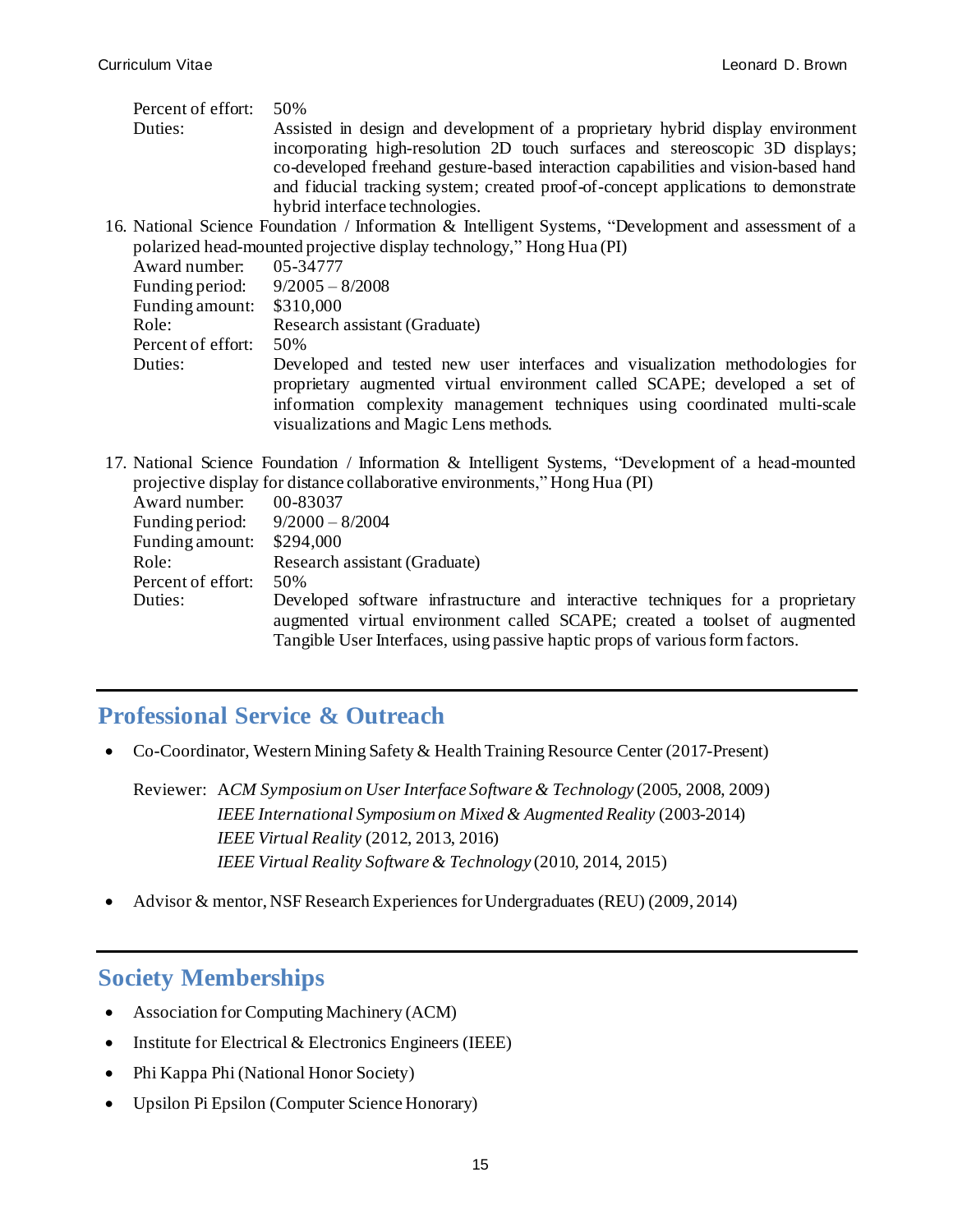## **Technical Proficiencies**

- Programming Languages:  $C/C++$ , Java, Matlab, Python, R, Scheme/LISP, SQL, GLSL, HLSL
- APIs and Frameworks: DirectX, OpenGL, OpenCV, R Studio, SAS, Matlab
- Development Platforms: Eclipse, Visual Studio .NET, Unreal, Unity, Drupal
- Management Tools: Agile methods, Jira, Microsoft Project, Scrum, Slack, Subversion, Git

# **Technical Courses Completed**

### **Computer Science & Engineering, Undergraduate (West Virginia University)**

- 1. Fundamentals of Computer Science (CS 15)
- 2. Data Structures (CS 16)
- 3. Systems Programming & Unix (CS 56)
- 4. File Structures (CS 76)
- 5. Introduction to Algorithms (CS 126)
- 6. Principles of Programming Languages (CS 136)
- 7. Principles of Software Engineering (CS 176)
- 8. Object-Oriented Design in C++ (ECE 210)
- 9. Principles of Operating Systems (CS 256)
- 10. Computer Architecture (CS 266)
- 11. Introduction to Artificial Intelligence (CS 286)

### **Mathematics, Undergraduate (West Virginia University)**

- 12. Calculus 1 (Math15)
- 13. Calculus 2 (Math16)
- 14. Discrete Mathematics (Math 26)
- 15. Formal & Symbolic Logic (Phil10)
- 16. Statistics & Probability for Engineers (Stat 201)
- 17. Numerical Methods (Math 220)
- 18. Linear Algebra (Math 237)

### **Computer Science & Engineering, Graduate (University of Illinois)**

- 19. Computer Graphics (CS 318)
- 20. Computer Architectures & Optimization (CS 333)
- 21. Adv. Topics (Graphics): Mathematical Modeling of Surfaces (CS 497)
- 22. Adv. Topics (Graphics): Photorealistic Rendering (CS 497)
- 23. Adv. Topics (Graphics): Real-time Rendering (CS 497)

### **Computer Science & Engineering, Graduate (University of Arizona)**

- 24. Principles of Programming Languages (CS 520)
- 25. Computer Networking (CS 525)
- 26. Digital Image Processing (ECE 532)
- 27. Analysis of Algorithms (CS 545)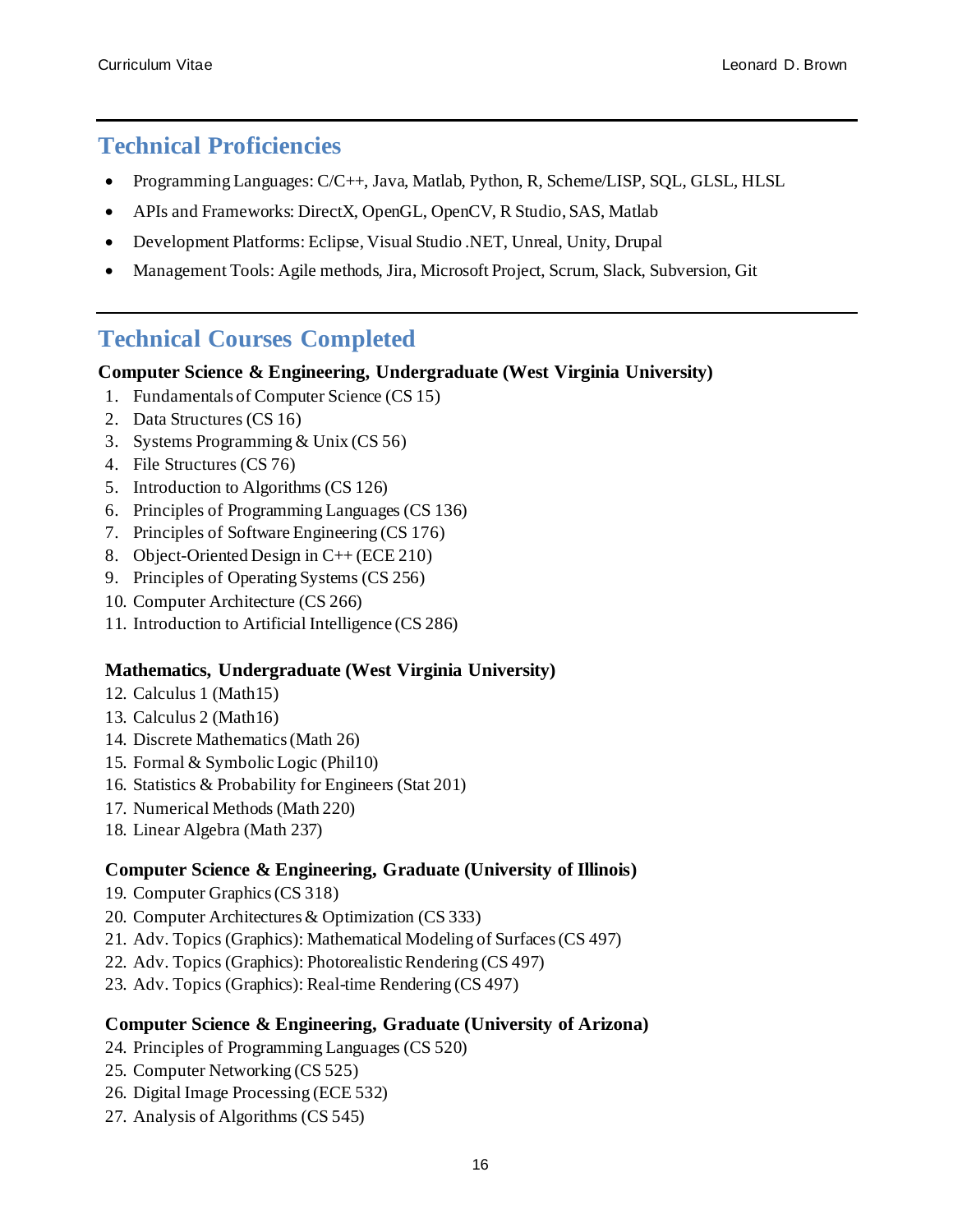- 28. Advanced Operating Systems (CS 552)
- 29. Compilers & Optimization (CS 553)
- 30. Computer Vision (CS 577)
- 31. Adv. Topics (Algorithms): Machine Learning (CS 645)

### **Business Management, Graduate (University of Arizona)**

- 32. Industry Analysis & New Venture Development (ECON 534)
- 33. New Venture Finance (FIN 536)
- 34. Planning of New Ventures (MGMT 539)

# **Teaching Philosophy**

My teaching philosophy derives from more than 10 years of field experience in workforce training and academic instruction. My teaching methods largely conform to Constructivist theories of learning, which postulate that learning is largely exploratory and self-motivated within each student's zone of proximal development. Concepts are not transmitted, but rather constructed willingly by the student. For learning to occur, concepts must be 1) grounded in a *context* that sparks intellectual curiosity and 2) facilitated through *challenges and opportunities* for creative and analytical thinking. From a practical standpoint, this teaching philosophy requires a high degree of empathy toward students' individual needs and an emphasis on open-ended problem-solving as a primary vehicle of learning and assessment.

Although my courses stress a rigorous theoretical core, I also emphasize critical context through applications and examples that are relevant to current social, economic, and technological challenges. Course topics are aligned with other disciplines and used to solve real-world problems in those disciplines. To the extent possible, I try to align examples with the professional interests and studies (e.g. majors) my students. I have a strong interdisciplinary background that coalesces 20 years of academic, industry, and entrepreneurial experience, and I have often found that my own experiences (both good and bad!) serve as useful teaching points to provide perspective and evoke critical discussion.

The corpus of research on andragogy suggests that active learning methods increase student engagement and provide new challenges and opportunities for learning; I find these methods to be fundamental in educating the post-millennial generation, which is neither content with nor attentive to classical methods of instruction. I routinely employ group-based activities, discussions, and recitations to supplement the necessary didactic (e.g. lecture-driven) components of my courses. I have also found these practices to be extremely useful during the coronavirus pandemic. Furthermore, I develop learning materials and assessments around *synthesis and application* rather than memorization and recall. Through flexible projects and homework, I encourage students to apply course concepts to their own interests and bases of knowledge and to come up with novel solutions to problems that excite them. I also frequently provide options for students (both graduate and undergraduate) to work on projects relating to my and colleagues' funded research initiatives.

In terms of my collegiate teaching experience, I have served as an Adjunct Instructor for the School of Information since 2019. In this capacity, I have prepared and executed several courses, including Introduction to Human-Computer Interaction (ISTA 416 / INFO 516), Algorithms for Games (ISTA 425 / INFO 525), and Designing Usable Data (INFO 696). The new INFO 696 seminar explores human factors in data science and information visualization. Formerly I served as a Teaching Assistant (TA) for Computer Science courses that included Computer Graphics (CS 433/533) and Analysis of Algorithms (CS445). I taught these courses on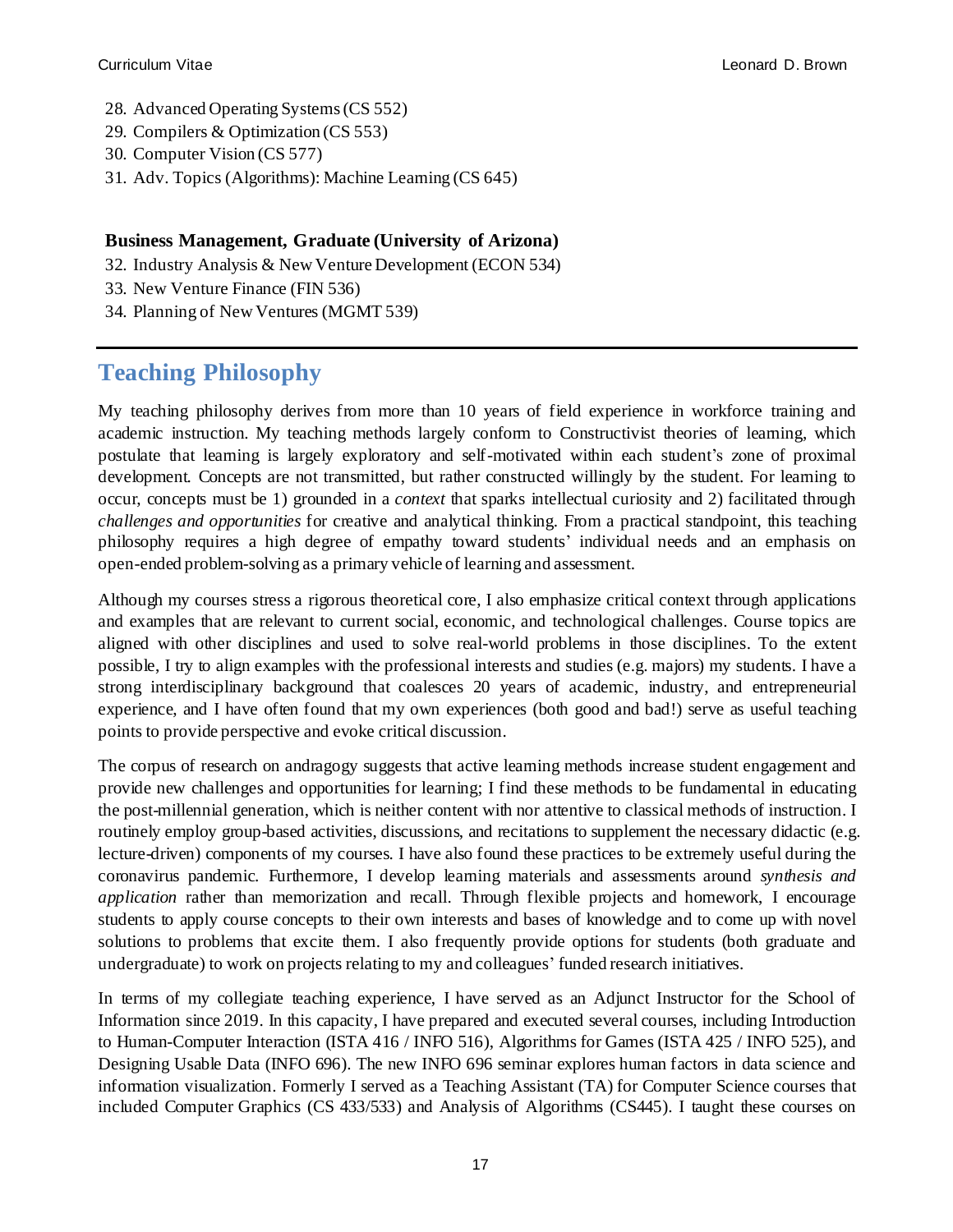multiple occasions under supervision of CS faculty (Drs. Kobus Barnard and Elon Efrat). My Teacher-Course Evaluations (TCEs) have been consistently excellent; samples of recent TCEs are available upon request.

I also teach a variety of short courses and workshops for professionals in the mining industry. This is an initiative of the Western Mining Safety and Health Training Resource Center, for which I serve as Co-Director. My Center has trained over 12,000 industry workers to date. In support of these efforts, I developed a technical framework that uses games and computer-based active learning to assess worker competency, characterize performance, and quantify outcomes in line with Levels 2 (Learning), 3 (Behavior), and 4 (Outcomes), respectively, of Kirkpatrick's Evaluation Model (1994). This NIOSH-funded project is on-going and largely derives from my dissertation work on effective training technologies for workforce health and safety.

## **Professional References**

1. Jeff Burgess, M.D., MPH, Associate Dean for Research, College of Public Health, University of Arizona

| Email: | jburgess@arizona.edu |
|--------|----------------------|
|        |                      |

Tel: (520) 762-4918

- History: Dean Burgess is principal investigator for the UA's Western Mine Safety and Health Training Resources Center (WMTC). Over the last 3 years, I have worked closely with Dr. Burgess in my role as Co-PI for training technology development and coordinator of the WMTC.
- 2. Mary M. Poulton, Ph.D., Professor Emerita, Mining & Geological Engineering, University of Arizona

| Email: | mpoulton@arizona.edu |
|--------|----------------------|
| Tel:   | $(520)$ 603-0210     |

- History: Prof. Poulton is a former supervisor and Ph.D. committee member. Until her retirement, she was head of the Lowell Institute for Mineral Resources and longtime Chair of the Dept. of Mining & Geological Engineering. She co-supervised my research for nine years.
- 3. Hong Hua, Ph.D., Professor, College of Optical Sciences, University of Arizona

| hhua@optics.arizona.edu |
|-------------------------|
|                         |

Tel: (520) 626-8703

- History: Prof. Hua served as Chair of my Ph.D. committee and holds a joint appointment with the Dept. of Computer Science. I conducted research in her 3DVIS laboratory (3D Visualization & Imaging Systems), on various topics in Augmented Reality, including interfaces, visualization, and computer vision, co-authoring numerous papers on these subjects.
- 4. Catherine Brooks, Ph.D., Director & Associate Professor, School of Information, University of Arizona
	- Email: cfbrooks@arizona.edu

Tel: (520) 621-3565

- History: Prof. Brooks serves as Director for the School of Information (iSchool). She is the supervisor for my instructional duties in the iSchool, through which I teach technical courses on human-computer interaction, data science, and game development.
- 5. Hong Cui, Ph.D., Professor, School of Information, University of Arizona

| Email: | hongcui@arizona.edu |
|--------|---------------------|
| Tel:   | $(520)$ 621-3565    |